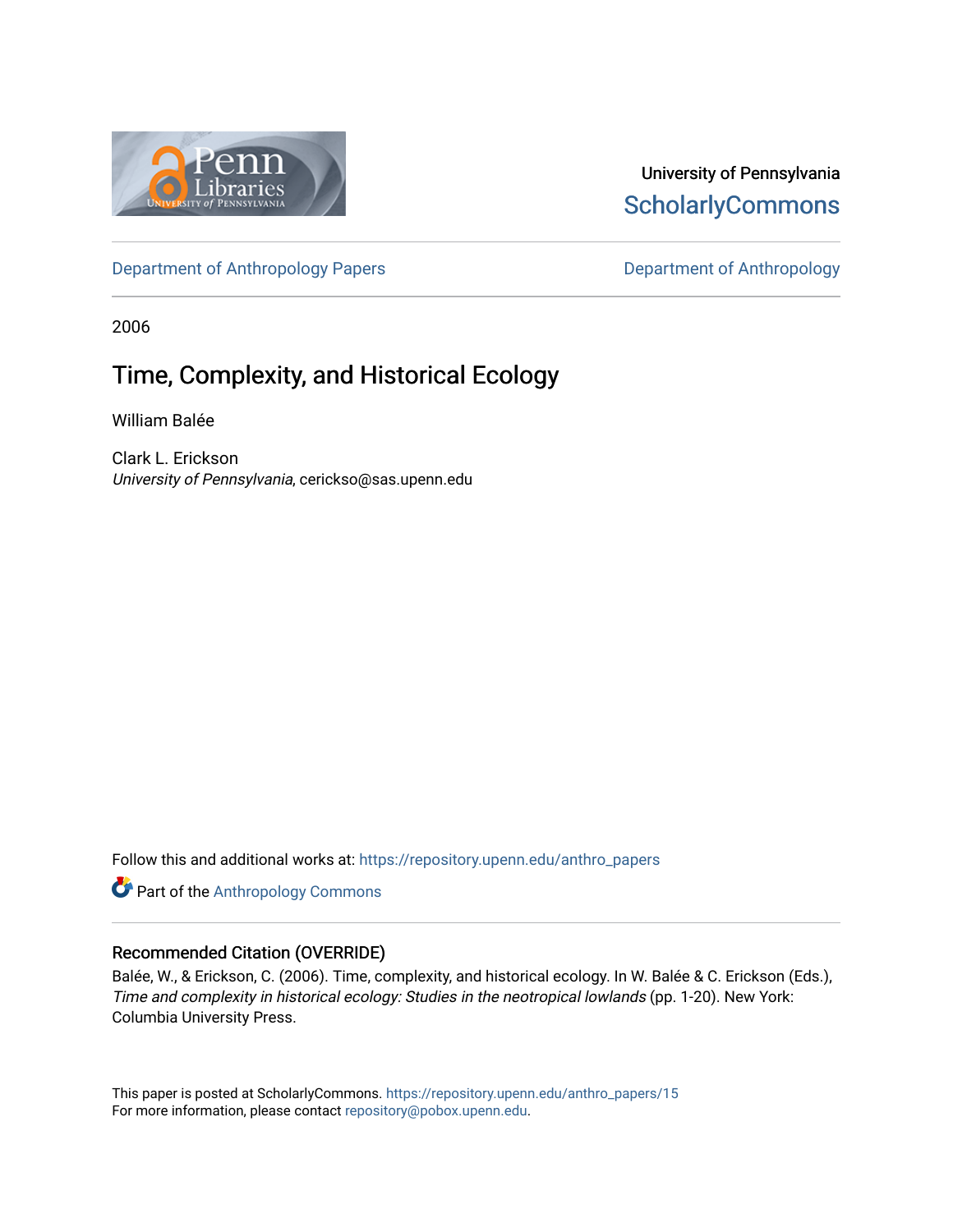# Time, Complexity, and Historical Ecology

## Disciplines

Anthropology | Social and Behavioral Sciences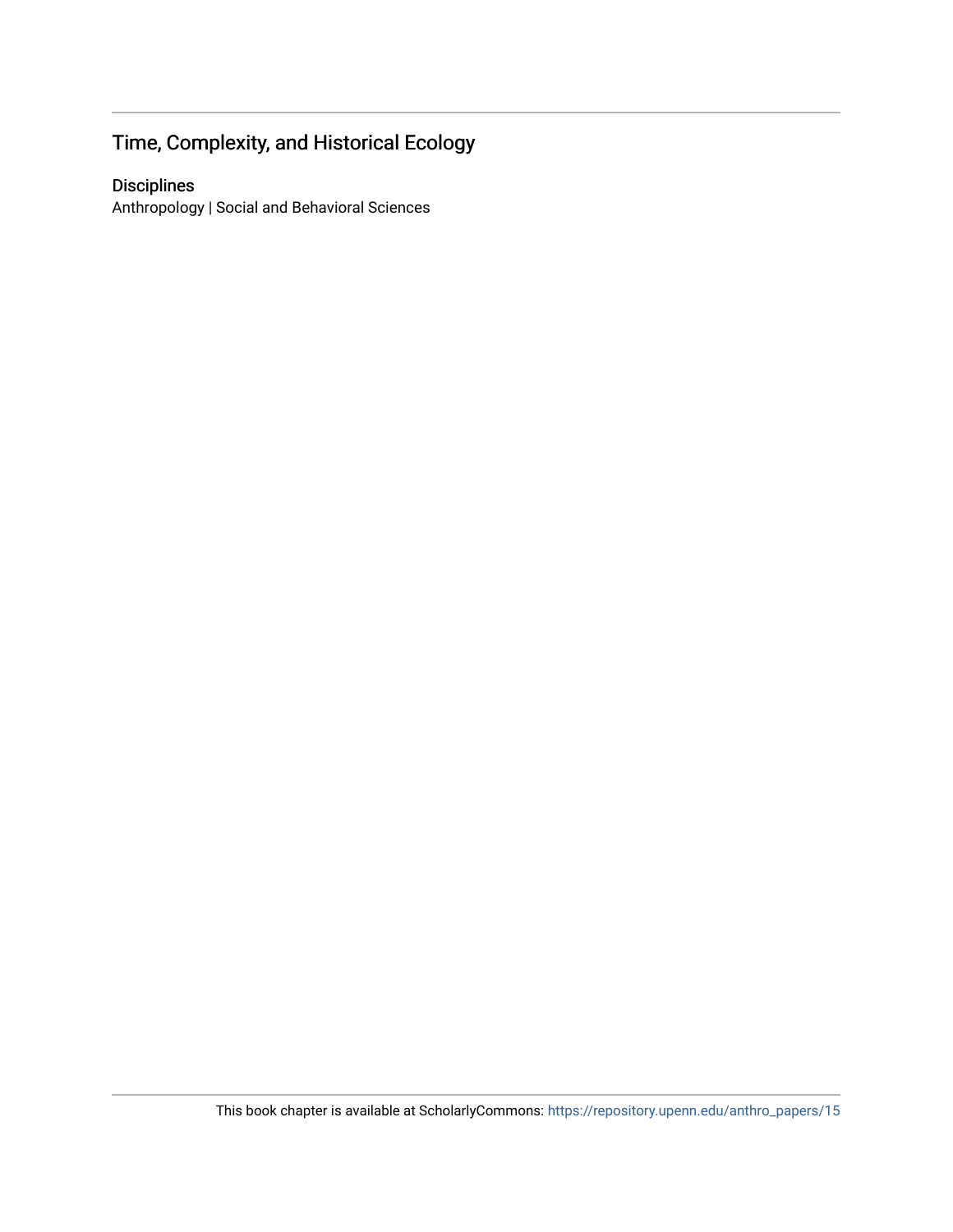Edited by William Balée and Clark L. Erickson

# TIME AND COMPLEXITY IN HISTORICAL ECOLOGY

STUDIES IN THE NEOTROPICAL LOWLANDS



Artwork by Daniel Brinkmeier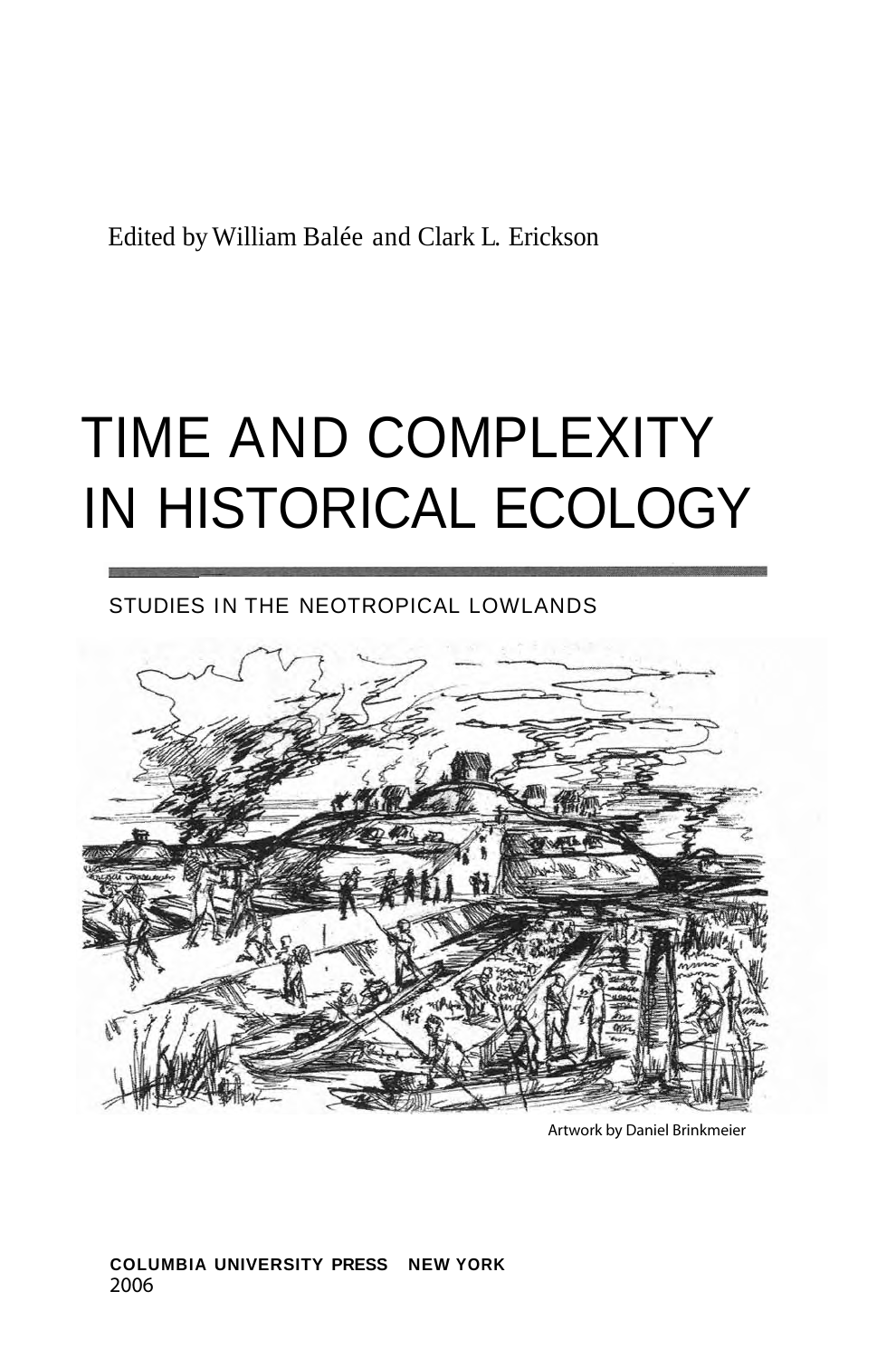#### TIME, COMPLEXITY, AND HISTORICAL ECOLOGY

WILLIAM BALÉE AND CLARK L. ERICKSON

#### **THE PERSPECTIVE OF HISTORICAL ECOLOGY**

 HISTORICAL ECOLOGY IS a powerful perspective for understanding the complex historical relationship between human beings and the biosphere. The present volume proceeds from the axiom that humanity in its historic paths across earth has interceded in material and measurable ways in a biotic world that evolved previously by natural selection and other evolutionary forces, and that the changes thus imposed on nature have in turn been reflected in human cultures, societies, and languages through time. In effect, historical ecology encompasses the view that wherever humans have trodden, the natural environment is somehow different, sometimes in barely perceptible ways, sometimes in dramatic ways. The authors in this volume have been trained in various disciplines, including anthropology (especially the subdisciplines of archaeology and sociocultural anthropology), geography, plant genetics, integrative biology, and general ecology, and they recognize the interdependence of these fields in attempting to comprehend the effects and countereffects of human behavior in the lowlands of the New World Tropics (Neotropics). The Neotropics are the torrid zone of the New World, and the lowlands within them are tropical in climate, moist, usually heavily forested, and at altitudes below approximately 500 meters. As shown in this volume's case studies, the neotropical lowlands exhibit classic anthropogenic or cultural landscapes formed over thousands of years.

 Historical ecology is an interdisciplinary approach. It focuses on the historical *landscape*, a multidimensional physical entity that has both spatial and temporal characteristics and has been modified by human activity such that human intentions and actions can be inferred, if not read as material culture, from it.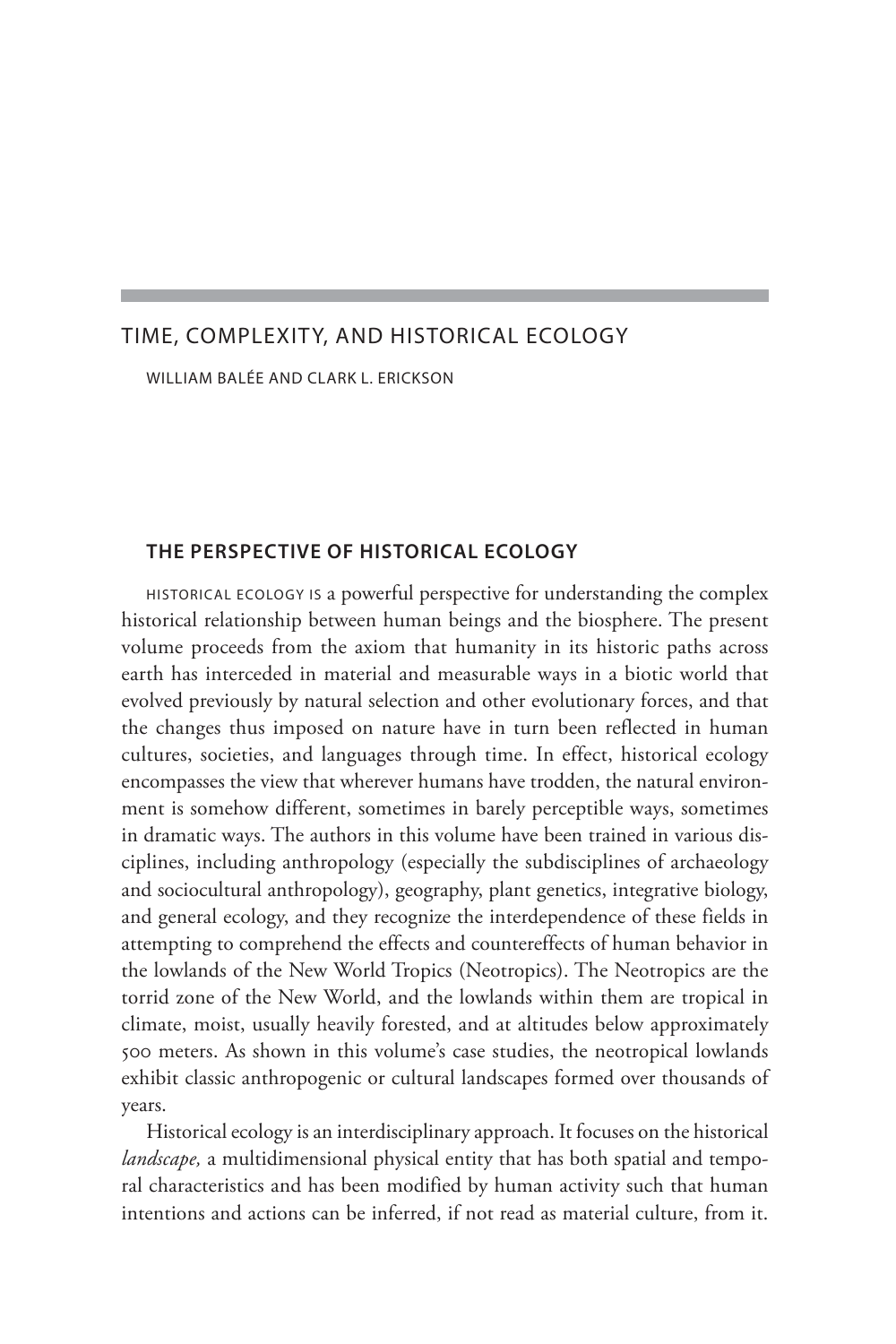The landscape is like a text, but not one that is readily accessible to historians' and epigraphers' methods because it is not written in a decipherable script, but rather is inscribed in a subtle, physical sense by learned, patterned behavior and action—what anthropologists traditionally refer to as *culture.* Culture is physically embedded and inscribed in the landscape as nonrandom patterning, often a palimpsest of continuous and discontinuous inhabitation by past and present peoples. In contrast to text-based approaches, the historical perspective taken by practitioners of historical ecology also includes prehistory. This version of historical ecology is explicitly people centered or *anthropocentric,* in contrast to other human-environmental approaches that tend to reify extrahuman and noncultural phenomena, such as natural selection, kin selection, self-organization, climate change in prehistory, ecosystemic change in prehistory, and ongoing randomness of pattern and event in the environment (Botkin 1990; Egan and Howell 2001a, 2001b; Gunn 1994; Kohler and Gumerman 2000; Winterhalder 1994). Our historical ecology also stands in sharp contrast to the neoenvironmental determinism popular in archaeology today (deMenocal 2001; Fagan 1999, 2000; Kolata 1996, 2002; McIntosh, Tainter, and McIntosh 2000).

 As such, landscape ecology, which has been practiced almost exclusively by population ecologists, biologists, and conservationists, is not the same as historical ecology because landscape ecology has distinguished between landscapes without human influence (a modern version of the allegedly pristine environment, or what William Denevan [1992] aptly describes as the "pristine myth") and landscapes with human influence, usually assumed to be degraded or simplified (Alvard 1995; Alvard and Kuznar 2001; Chew 2001; Krech 1999; Redford 1991, Redford and Stearman 1993; Redman 1999; Soulé and Lease 1995; Stearman and Redford 1992). Historical ecology does not treat humans as simply another animal in a complex web of organisms, or as one species among many in an ecosystem understood within a system based on equilibrium and process. Rather, the human species can be understood as a "keystone" species (Mann 2002) and as a mechanism of environmental dynamics principally through disturbance (Balée 1998b), which sometimes enhances species diversity and landscape richness (Botkin 1990; Connell 1978).

 In the perspective of historical ecology, natural environments, once modified by humans, may never regenerate themselves as such. The product of the collision between nature and culture, wherever it has occurred, is a landscape, the central object of analysis in historical ecology. Archaeologist and historical ecologist Carole Crumley points out that "historical ecology traces the ongoing dialectical relations between human acts and acts of nature, made manifest in the *landscape.* Practices are maintained or modified, decisions are made, and ideas are given shape; a landscape retains the physical evidence of these mental activities" (1994a:9, emphasis in original). The landscape is where people and the environment can be seen as a totality—that is, as a multiscalar, diachronic,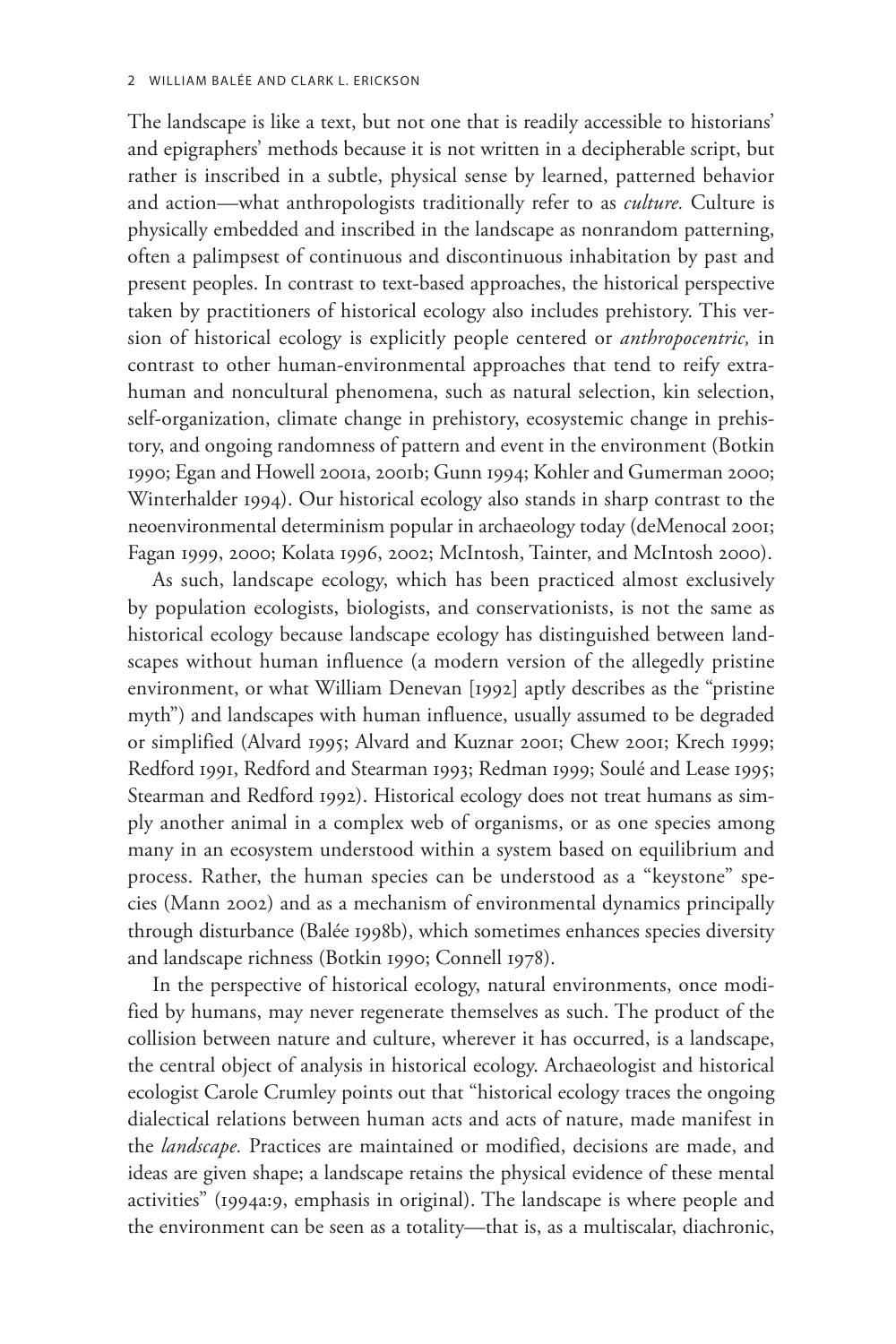and holistic unit of study and analysis. In historical ecology, the anthropogenic landscape is a form of the built environment, often having been intentionally designed as architecture or as some other symbolic appropriation of nature that has patterned, physical underpinnings.

 In this sense, human agency is expressed as intentionality in resource management (Balée 2003; Posey 2002); sophisticated strategies of land use (Erickson 2000b, 2003), and structured productive activities within the landscape (Heckenberger et al. 2003). The physical record of intentionality is key to understanding interrelationships between human society and its biotic environs over multiple temporal and spatial scales. The authors of the case studies in this volume and of other works in historical ecology and allied viewpoints (Balée 1998a; Cormier 2003; Crumley 1994b, 1998; Egan and Howells 2001; Ellen, Parkes, and Bicker 2000; Fairhead and Leach 1996; Lentz 2000; Li 1999; Zimmerer and Young 1998) present the evidence for the contemporary, historical, and archaeological centrality of these concepts.

 Historical ecology is probably not a paradigm in the sense provided by Thomas Kuhn (1970), who doubted that such paradigms occur at all in the social sciences. Paradigms require overwhelming consensus in the scientific community, and all essential problems in the field (in this case, research problems concerning long-term relations between humans and the environment) need to have their own models of explication and deduction generated from the paradigm in order to have validity. Such consensus does not yet exist with regard to historical ecology, nor has historical ecology yet developed a wide range of models. Various authors have employed the term *historical ecology* to emphasize climatic change, geomorphological processes, environmental history, value of historical documents, and human ecology (Biersack 1999; Egan and Howells 2001; Gunn 1994; Moran 2000; Rival 2002; Sugden and Stone 2001).

 Some of this confusion regarding the meaning of *historical ecology* seems to be an initial reaction to what we consider to be a radically new idea—namely, that humans can and have at different times and places increased the richness and equitability of nature by enhancing biodiversity (especially *alpha diversity,* or diversity in a restricted locale), soil fertility, and landform heterogeneity (in this volume, see chapters 1, 5, 7, 9, and 10). Humans can also decrease richness and equitability, but that is not a new observation (see Kirch and Hunt 1997; Orlove and Brush 1996). Scholars who subscribe to historical ecology as we define it in this book have tended to reject the assumptions of earlier approaches—such as cultural ecology,<sup>1</sup> human ecology, systems theory, and systems ecology—in proposing this perspective on human relationships with the environment over time. Historical ecologists disclaim the adaptationist assumptions of cultural ecology (and its congeneric modeling systems, such as behavioral ecology, systems ecology, self-organizing systems, sociobiology, and cultural materialism) (Diamond 1997; Harris 1979; Kohler and Gumerman 2000; Lansing 2003;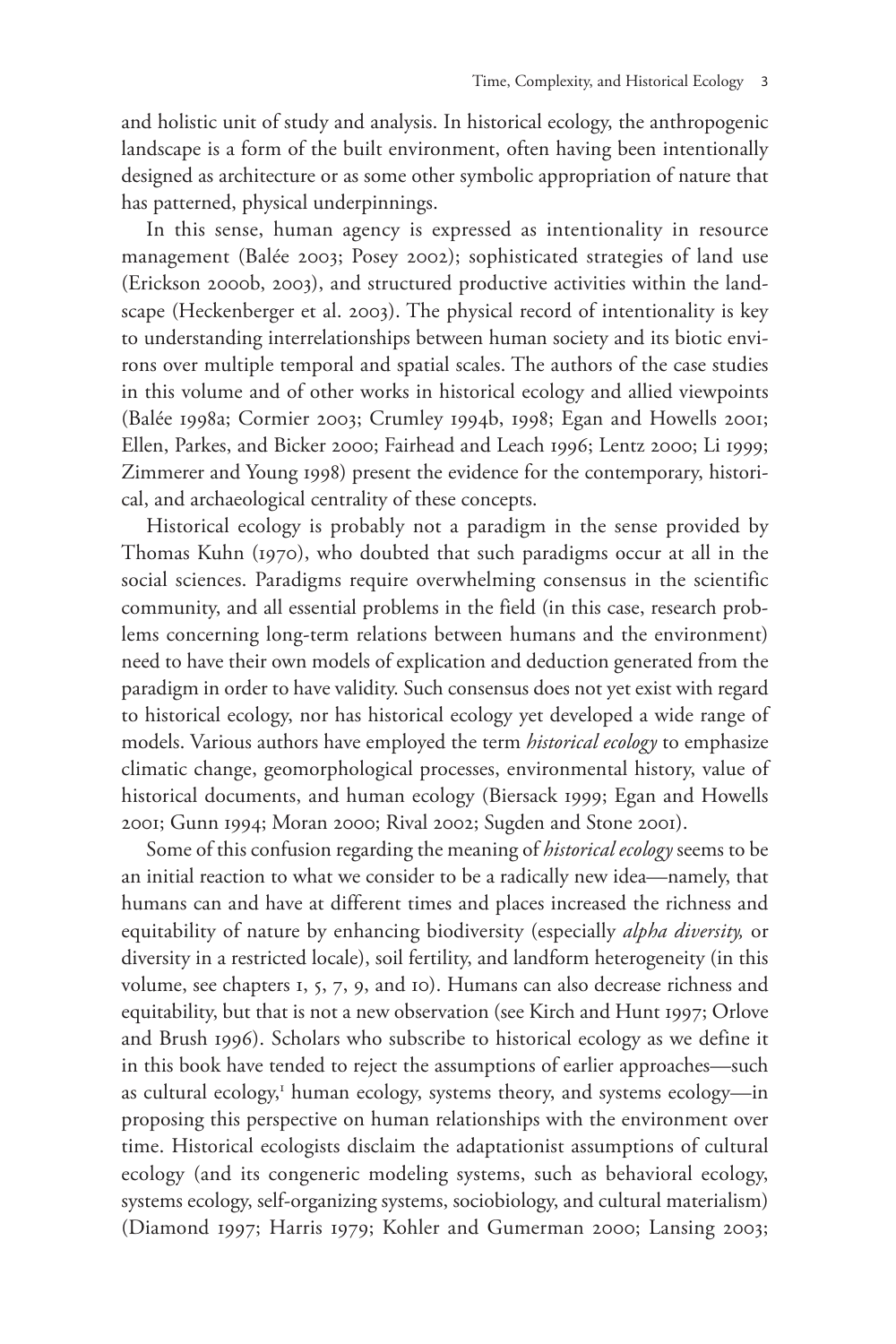Meggers 1996, 2001; Smith and Winterhalder 1992). Adams lumps these various approaches, which for him are ultimately deriving from the cultural ecology of Julian Steward, under the term *etic rationalism:* specifically, one axiomatic part of cultural ecology that is repudiated in historical ecology concerns the concept of adaptation, whereby cultures "must first and foremost adapt themselves to the resources and opportunities of their particular environments, and this is the main explanation … for conspicuous differences between one culture and another" (1998:66). In the Amazon region, the adaptationist model has been referred to as the "standard" model (Stahl 2002; Viveiros de Castro 1996), and it still has its defenders (Headland 1997; Meggers 2001; Moran 1993). Likewise, systems ecology considers the environment and its physical constraints on organisms, their food supplies, and their populations to be hegemonic, selfsustaining, self-organizing entities. Ecosystem ecologists do not envision the ideal environment as intrinsically subject to long-term, sometimes profound change by individual organisms, particularly through the associated technologies and environmental know-how of human societies, except where those changes produce significant degradation and biological simplification of the previously existing environment (Moran 1990; Rappaport 2000). Conservation biology likewise corresponds to these sets of theoretical understandings with the added proviso that human activity in the environment is destructive (Pullin 2002; Soulé and Orians 2001). The concepts of the ecosystem, systems ecology, and cultural ecology ultimately tend to deny human agency in positively shaping the environment over time (Kohler and Gumerman 2000; Lansing 2003; Moran 1990, 2000).

 Research in historical ecology instead focuses on how human societies, instead of adapting their subsistence activities, seasonal schedules, population size, settlements, and so on to preexisting constraints in the environment (Meggers 1996, 2001; Gross 1975; Harris 1979; see also critiques in Heckenberger, Petersen, and Neves 1999; Heckenberger et al. 2003; Stahl 1996, 2002; and in Clements, chapter 6, and Erickson, chapter 8, this volume), begin at once to transform most of those constraints into negligible analytic phenomena as concern suites of species, their alpha diversity, and other significant environmental features, as well as the availability of these resources for human utilization and modification within what demonstrably have become constructed and managed landscapes. In other words, environments are in a sense adapted to the sociocultural and political systems (or to humans' needs and desires) that have coexisted with them, sometimes for long periods of historical time. Historical ecology is not the same as landscape ecology (cf. Moran 2000:69). That is, historical ecologists disavow the view that humans are essentially automatons in terms of their exploitative and acquisitive activities in their physical environs (Kirch and Hunt 1997); they understand this view to be a fallacy implicit in models deriving from sociobiology, behavioral ecology, evolutionary psychology, cultural ecology,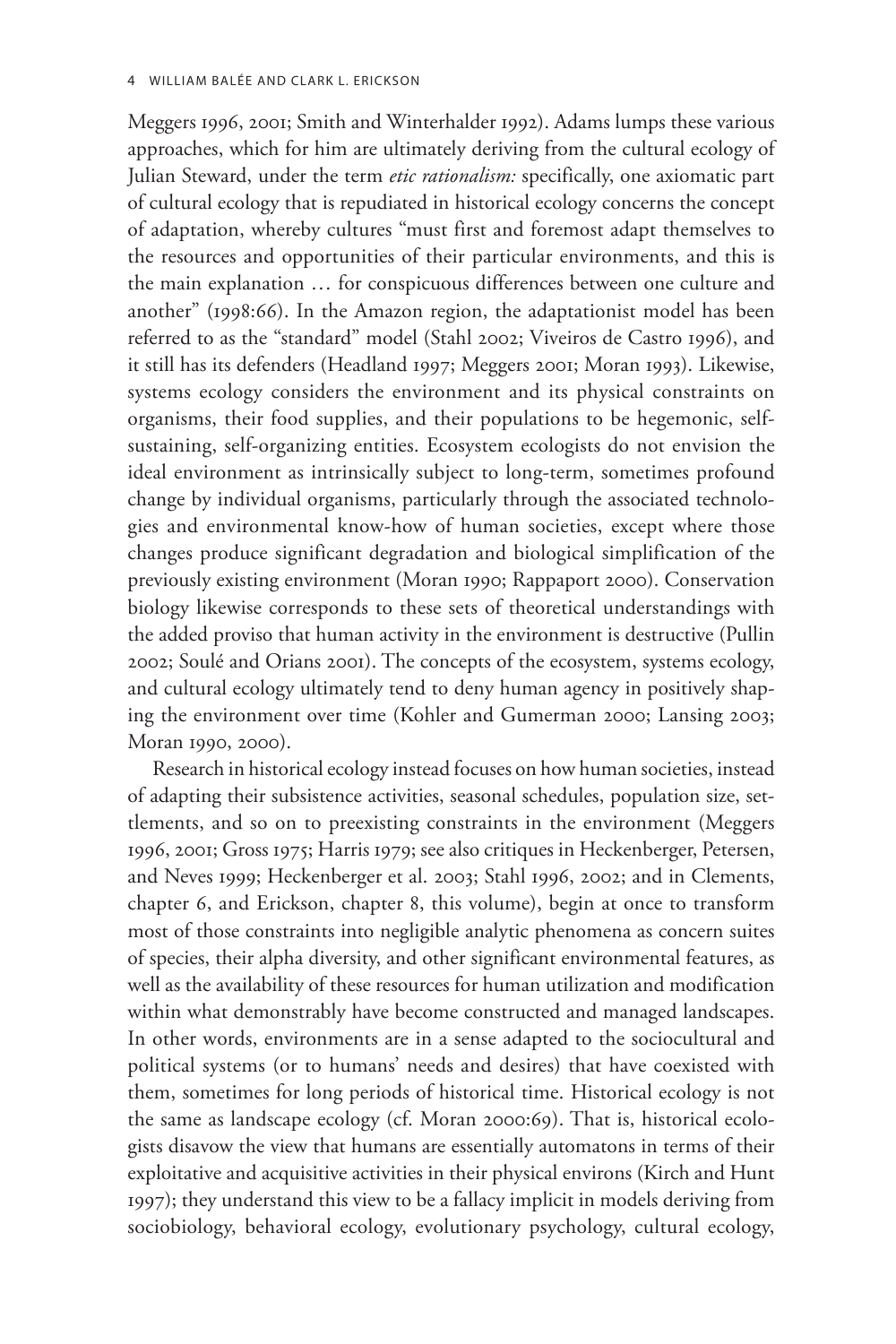and systems ecology. In observing human behavior within such a framework, ethnographers need not a priori ask natives specific questions about environmental phenomena because natives' discourse on their intentionality and their behavior vis-à-vis the environment is typically seen by ethnographers as *emic,* or nonscientific. At the same time, their scientifically observable, or *etic,* behaviors are assumed to be already selected for, either by a cultural or naturalistic mechanism (Durham 1991; Harris 1979; Rindos 1984) and are seen as economically rational and environmentally "sound" (see Adams 1998:338).

 Historical ecologists seek to liberate scientific inquiry into human/nature relationships from these assumptions not only by incorporating the observable effects of human activity and resource management into the very definition of the landscape, but also by admitting that the central species in this ongoing relationship is endowed with unique and formidable cognitive, intellectual, and aesthetic ability as well as with inimitable agency in terms of environmental resources and productive strategies. Popular print and film media have recently picked up on this idea (Mann 2002; Sington 2002). Historical ecologists support a version of cultural determinism, at least for more extreme cases, of long-term creation and maintenance of engineered landscapes in the Americas (Balée 1989; Denevan 2001; Doolittle 2002; Erickson 2000b, forthcoming; Raffles 2002; Stahl 1996, 2002; Viveiros de Castro 1996; Whitmore and Turner 2002).

 Perhaps a better philosophical guideline is to consider historical ecology as a research program (Lakatos 1980). The natural sciences have mechanisms for comprehending change in the environment, such as the laws of thermodynamics, relativity, and natural selection. Evolutionary ecology (also known as behavioral ecology) contains proposals of an interdependence of human genes and environmental conditions and constraints (e.g., Smith and Winterhalder 1992), whereas coevolution (Rindos 1984) exhibits a focus on an assumed interdependence of human genes and specific cultural phenomena. In contrast to historical ecologists, supporters of both approaches tend to deny human agency in the environmental milieus that encompass known societies. There is no need for consciousness of action or intentionality, moreover, in these models. Natural selection explains the evolution of species, whereas the social sciences only approximate such a mechanism by focusing on historical events, their chronology, and retrodiction (not prediction) of the motivating forces of history.

 What historical ecology harbors as an explicit proposal is that *the human species is itself a principal mechanism of change in the natural world, a mechanism qualitatively as significant as natural selection.* In addition, the human species is not just a product of natural selection (though it is partly that) because it too makes histories and specific landscapes that bear its inscriptions. The cumulative effects of these undertakings influence the development and form of the exact cultural qualities of contemporary landscapes and are manifested in them.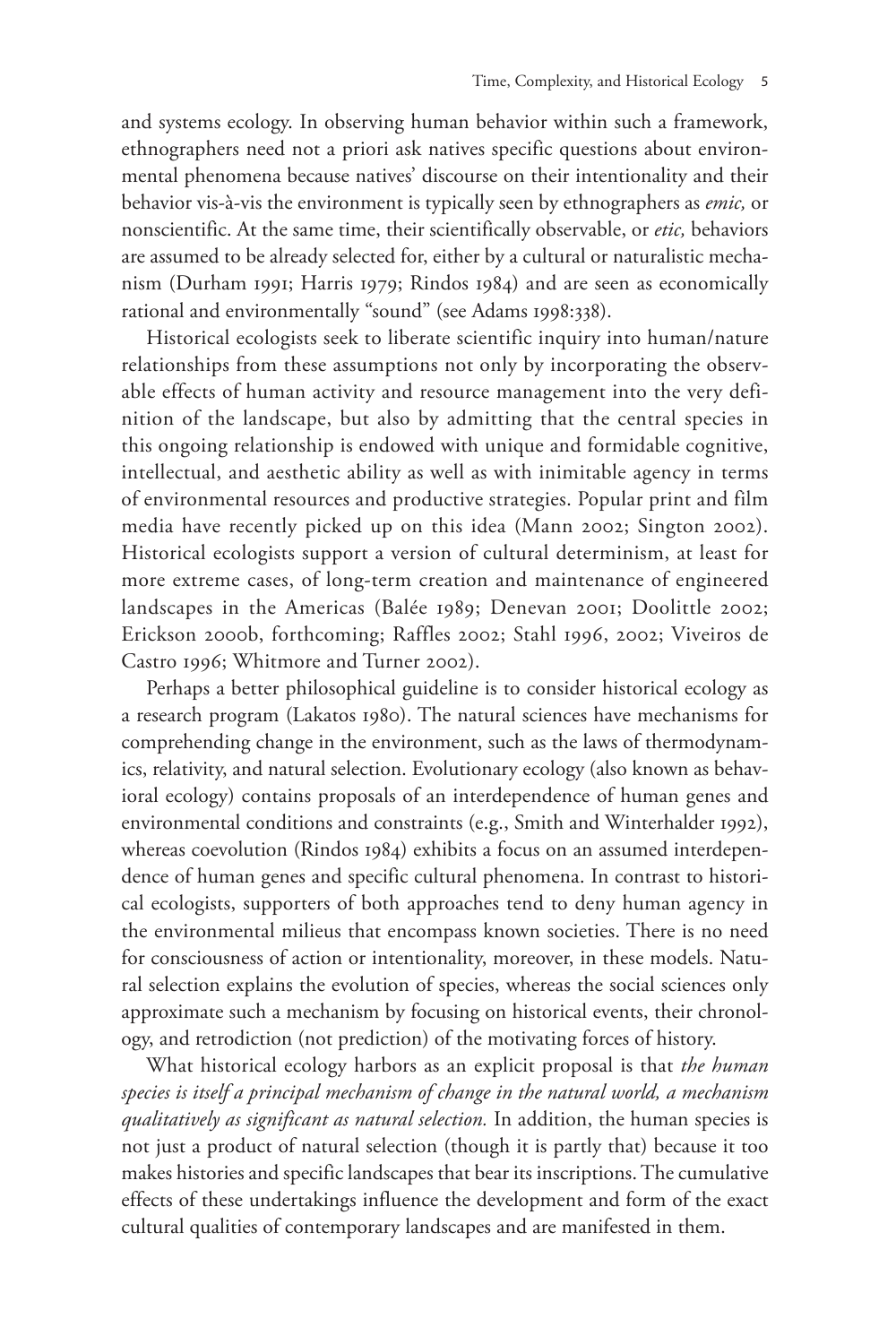Each major environment of the earth has a unique and often complex human history embedded in the local and regional landscape. Understanding the human role in the creation and maintenance of this uniqueness is a central goal of historical ecology. This approach involves the study of human effects on other life-forms, wherever they exist; historic changes in cultures due to these effects; and continuing (i.e., ethnographically documented) human effects on nature, sometimes in ways that increase the complexity and heterogeneity of the landscape through phenomena such as enhanced soils (Hecht 2003; Hecht and Posey 1989; Lehmann et al. 2003; McCann, Woods, and Meyer 2001; WinklerPrins 2001; Woods and McCann 1999), hydrology (Erickson, chapter 8, this volume; Raffles 2002), and species composition (Balée 1998b; see also Stahl, chapter 4, and Erickson and Balée, chapter 7, this volume).

 Historical ecology is associated with some of the tenets of the new ecology (Botkin 1990; Little 1999; Scoones 1999; Zimmerer 1994; Zimmerer and Young 1999) such as "non-equilibrium dynamics, spatial and temporal variation, complexity, and uncertainty" (Scoones 1999:479). It does not brandish the *ecosystem concept*  (cf. Moran 1990, 2000; Rappaport 2000) because that term has historically corresponded to synchronic views of arbitrarily defined spatial units that lack historical contingency (that are, in other words, in a supposed state of equilibrium). Practitioners of the new ecology also reject the ecosystem concept's equilibrium assumption (Begon, Harper, and Townsend [1990] and Botkin [1990] refer to landscapes as "culturalized ecosystems"; see also Worster 1994:390–391; cf. Egan and Howell 2001b:2). In fact, landscapes represent histories that unfold in a biotic and cultural domain in which inscriptions of an array of human activities across the temporal spectrum may be discerned by research. Historical ecology undertakes to present a historical (human and cultural) accounting of seemingly naturalistic events and processes, as with other contingency-based approaches to human-environmental dynamics (Prigogine and Stengers 1984). But it is not environmental history (Balée 1998b; Moran 2000; Worster 1993) because environmental history, like human ecology or ecological anthropology, is a subject field, whereas historical ecology actually instantiates a distinctive perspective on such fields.

 Intentional and unintentional human activities can create—in addition to documented cases of environmental degradation—sustained levels of environmental disturbance considered important for ensuring resilience of biotas and landscapes (Connell 1978; Scoones 1999; Stahl 1996, 2000; Zimmerer 1994; Zimmerer and Young 1998). Nonequilibrium ecology is actually part of historical ecology. Historical ecology does not ignore catastrophic, chaotic disturbances that destroy (rather than merely alter) landscapes (Kirch and Hunt 1997). It emphasizes human activities in the environment over long periods of time that ultimately contribute to understanding the heterogeneity of landscapes across world regions, and it assesses the historical relationship among cultural, linguistic, and biological diversity (Maffi 2001).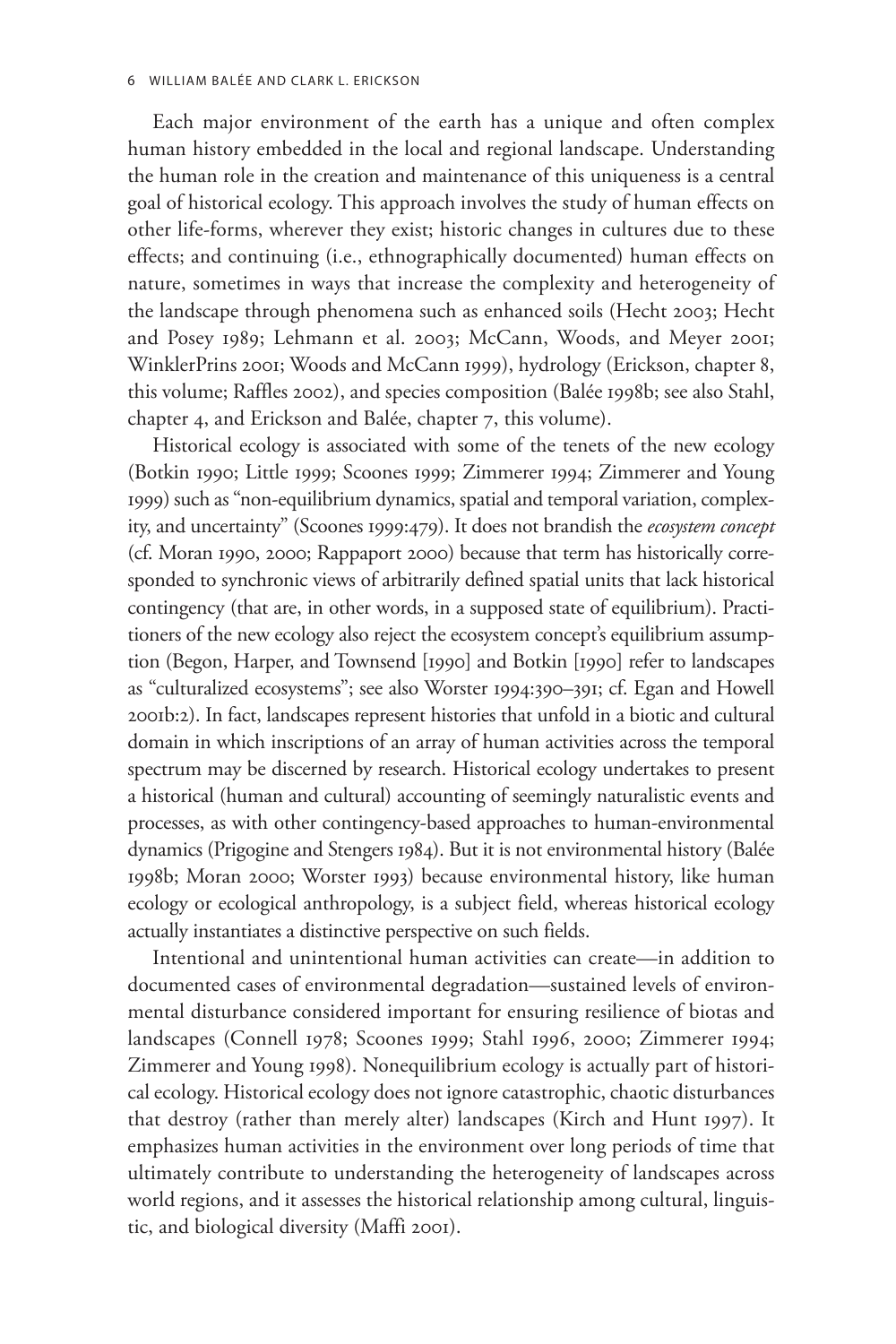#### **OVERVIEW**

 Patterns of residues, anomalies, and cultural imprints (as palimpsest) of humans on the landscape are the primary data of historical ecology. In this book, these data include the genetics of plants and animals, especially those of semidomesticates within domesticated species; the geographical distribution of domesticates; biodiversity; agrodiversity; linguistic terms, narrative, oral history, and memory relating to the environment; agroforestry; fire histories; material culture; archaeological sites and settlement patterns; agricultural fields; anthropogenic soils; hydraulic engineering; archaeological and agronomic experimentation; and, finally, relations with domesticated animals.

 Historical ecology recognizes two kinds of selection: one historical and the other properly evolutionary. One is not simply a variety of the other, yet in particular cases both are intertwined and analytically inseparable. In the case of the three sites in the Petén forest of lowland Guatemala studied by David Campbell and his collaborators in chapter 1, the diversity and patterning of vegetation cannot be understood apart from activities of the Maya people and their predecessors dating back at least 4,000 years. These people actively selected for economic species, and this suite of economically important plants can still be discerned in the present landscape as oligarchic forests, which by definition are dominated by just a few species and are often the result of human activity (Peters 2000). Indeed, the Maya landscape is incomprehensible without knowing this complex history and prehistory, in which humans are and have been the principal actors. The Maya landscape studied by Campbell and colleagues is highly patterned and cannot be described or understood without consideration of the human imprint inscribed on it.

 As shown in the case studies of various chapters in the volume, history and prehistory are necessary to understand present-day landscapes. One can identify domestication of plants and animals, the introduction of these species into exotic habitats, and the effects such introductions have or have not had on local cultures, as Christine Hastorf examines (chapter 3). Elizabeth Graham (chapter 2) suggests that prehistoric peoples altered texture and chemical composition of natural soils, wittingly or not, not only in Amazonia, but in other neotropical regions; such human interventions in the ground had enhancing effects on soil fertility, which improved the results of agriculture. Graham also argues that local historical context and processes must be considered in order to understand the phenomena of dark earths recognized in many parts of the Neotropics. One can indicate how landscapes in eastern Bolivia have in effect been domesticated through engineering by rearranging soils, altering drainage, constructing massive earthworks, and enhancing effects on local diversity, as Erickson and Balée (chapter 7) and Erickson (chapter 8) demonstrate. Peter Stahl (chapter 4) documents in lowland Ecuador the heterogeneity of fauna in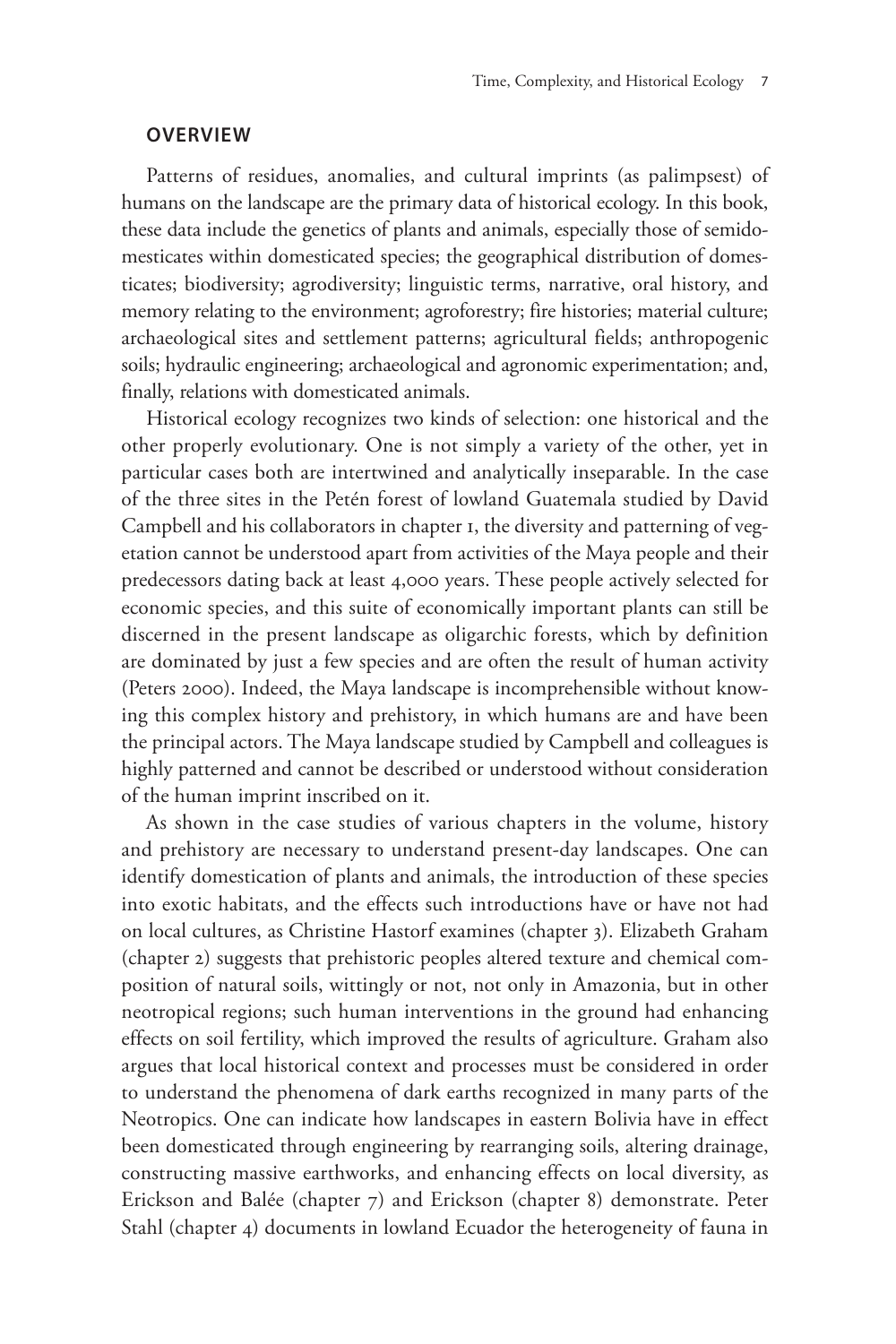a local habitat thanks to human agricultural activity over time. Charles Clement (chapter 6) demonstrates how the long-term domestication of fruit trees from the beginning of the Holocene period onward appears to be direct evidence for how and when people in the Amazon became early managers, as opposed to merely foragers of the forest. Michael Heckenberger (chapter 10) highlights the continuities and disjunctures in the ethnographic, historical, and archaeological record in south-central Amazonia regarding a demonstrably complex social and political organization of society in what has traditionally been considered an unpromising environment for human development. Loretta Cormier (chapter 11) examines the trajectory of a foraging society, the Guajá of eastern Amazonian Brazil, and discusses how their subsistence in recent times—as hunter-gatherers, that is, people without agriculture—can be explained only through consideration of a historical dimension that in turn incorporates a notion of variably weighted disruptions of contact (including disease, depopulation, and slavery) and of temporal vagaries in the landscapes their forebears inhabited. Eduardo Brondízio (chapter 12) explores how conceptual models that focus either on negative or positive effects of urbanization in Amazonian environments are inadequate for understanding the intrinsic complexity of the interrelationships among biophysical, sociocultural, economic, and historical factors actively influencing contemporary land use.

 Merely listing the effects that indigenous peoples have had on nature over time fails to capture the diverse forms of manipulation and transformation of lowland neotropical environments documented to a noticeable extent within the chapters of this volume. As the case studies presented in this volume and in others demonstrate, some neotropical landscapes were created by native people organized as "complex" hierarchical societies (the states of the Maya and Olmec; the chiefdoms of the eastern Bolivian Amazon and upper Xingu River; and the major polities along the Amazon River in late prehistory [Carneiro 1995; Heckenberger et al. 2003; Neves and Peterson, chapter 9, this volume]). Countless societies historically considered to be "simple" in terms of sociopolitical organization (egalitarian bands and autonomous villages such as the Sirionó, Ka'apor, Guajá, modern Xinguanos, and other peoples discussed in this volume and elsewhere) have also had measurable effects on their environments (Balée 1989; Heckenberger et al. 2003; Posey 2002). All of these societies and others like them contributed to the complex and long history of how the contemporary environment came to be through their activities in the living landscape, measurable by material evidence. These activities were driven, moreover, at least partly by human intentions.

 Intentionality with regard to living resources is conditioned by time and the complexity of the landscape. It is a facet of knowledge relating to the biosphere or some part of it. Historical ecology of knowledge reveals the means by which changes in the environment induced by humans actually condition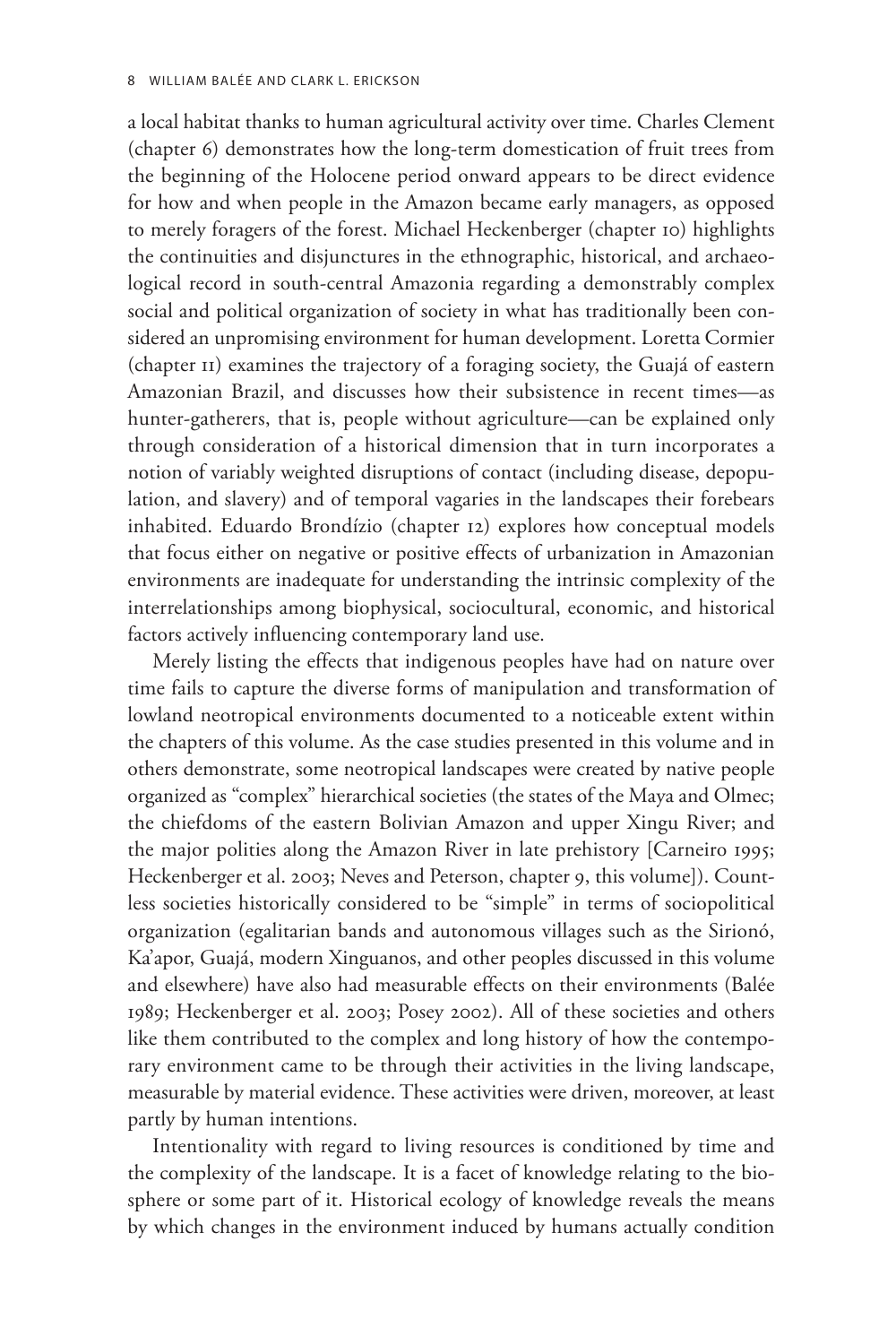subsequent generations in terms of language, technology, and culture. Patterns of folk classification and the social constructs of nature, whereby some of the visible biota and landscape features of an environment have more psychological saliency than do others for a given group of people participating in shared knowledge of that environment, are molded by landscape transformation over time. Each such repertoire of landscape knowledge instantiates an ecological  *epistéme* (cf. Descola 1996:93), a distinctive and historically defined way of knowing the environment that has its origins in the particular relationship it has had over time to local landscapes and to their metamorphosis at human hands. In other words, environmental knowledge is contingent on interactions people experience over time with their landscape (Ellen, Parkes, and Bicker 2000), and such an observed contingency is clearly not unique to the Neotropics (Ellen 1999; Fairhead and Leach 1996; Li 1999). That knowledge is not the result either of environmental (or biological) determinism or of cultural determinism alone (a point also made by Ingold 2000), but rather ensues from the conjunction of time and complexity in what is essentially a reciprocal dynamic between society and the environment.

 Although human activities are assumed to have shaped the major environments of the earth, proponents of historical ecology are cautious about uncritically assigning the value-laden terms such as *beneficial, enhancing, sustainable, destructive,* and *degrading* to human activities past and present. These terms are often applied as black-box assumptions without clearly defining or considering the appropriate temporal or geographical scale of the case study. As Erickson stresses in chapter 8, these terms and their associated concepts imply an extant benchmark for a pristine, natural environment to which anthropogenic landscapes can be compared. As highlighted in the various case studies of this volume, however, pristine environments must be first proved, rather than assumed, in the Neotropics.

 Conservation biologists have pointed to human-caused degradation of the environment such as predation (overhunting) leading to trophic cascades, anthropogenic eutrophication, air and water pollution, introduction of exotic species into new habitats, devastation by fire, habitat destruction and fragmentation, and extinctions 100 to 1,000 times the background rate (Pullin 2002; Soulé and Orians 2001; Wilson 1992). Historical ecologists maintain that human nature per se is not the culprit in these calamities; rather, causality can be addressed to historically defined configurations of interrelationships over time between specific societies and their economies, on the one hand, and given environments, on the other (Balée 1998b; Egan and Howell 2001a, 2001b). They maintain this view because in other cases of the human-environmental relationship, as documented in the Neotropics, local biodiversity (biological diversity as indicated by numbers and distribution of species of animals and plants, including agrodiversity) has increased thanks to human modifications and management of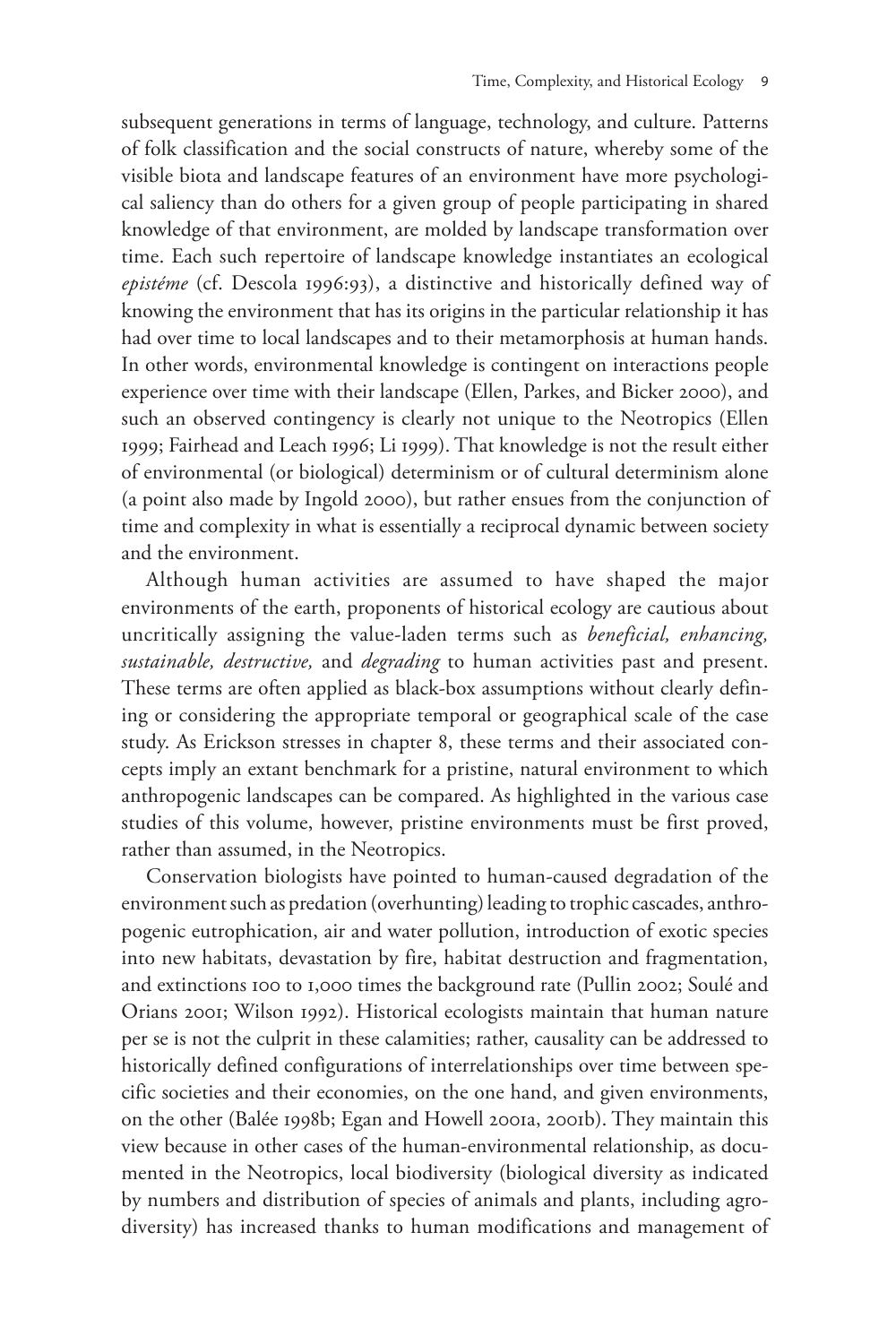resources and the landscape (Balée 1994; Berkes 1999; Brookfield et al. 2002; Denevan and Padoch 1988; Posey 2002; Posey and Balée 1989; various chapters in this volume).

 Likewise, under certain agricultural and agroeconomic regimes, soils have become organically and chemically impoverished (such as loss of topsoil in the North American Midwest due to industrial agriculture, or salinization of the Euphrates River due to ancient Mesopotamian irrigation), whereas under other regimes, soils have actually become highly fertile in terms of their nutrient content and physicochemical properties. The organic black and brown earths of upland Amazonia (Amazonian Dark Earths), typically the result of prehistoric agriculture and settlement, are actually much more fertile than surrounding soils not so utilized and subjected to management over time (Erickson 2003; Hecht 2003; Hecht and Posey 1989; Lehmann et al. 2003; McCann, Woods, and Meyer 2001; WinklerPrins 2001; Woods and McCann 1999; see also Denevan, chapter 5, Erickson and Balée, chapter 7, and Heckenberger, chapter 10, this volume).

 Indeed, the chapters in this volume taken as a whole constitute powerful evidence that *Homo sapiens,* as an agent of landscape creation, modification, and artificial selection over the long term, is synonymous neither with the ecologically noble savage (*Homo ecologicus*, the idealized human species that is inherently custodial and nurturing of nonhuman nature) nor with the ecologically ignoble savage (*Homo devastans*, the idealized human species that is biologically programmed to destroy nonhuman nature). The authors agree that indigenous societies in the Neotropics have permanently and significantly transformed, built, and maintained environments to such a scale that they have determined local and regional species diversity, environmental richness in general, soil quality, and other palpably natural features that are often the object of modern conservationist efforts. In the specific areas studied by William Denevan (central and lower Amazon regions, chapter 5) and by Eduardo Góes Neves and James Peterson (the central Amazon, chapter 9), the black earths point unmistakably to humans' intentional, long-term, custodial influence on the environment, even under regimes of intensive agriculture that would have been feeding and supporting dense populations. The topographically diverse raised field and fish weir landscapes in the Bolivian Amazon described by Erickson (chapter 8) enhanced ecological heterogeneity and created conditions for a higher standard of living for the prehistoric human inhabitants.

 Conservation biologists and historical ecologists are concerned with habitat degradation and species extinctions. Regarding the human capacity for both landscape degradation and enhancement, we lean more toward the "enhancement" side and have an admittedly anthropocentric bias. Historical ecology demonstrates numerous cases of human activities that by conservation standards actually have benefited biological richness and diversity. Forests are typically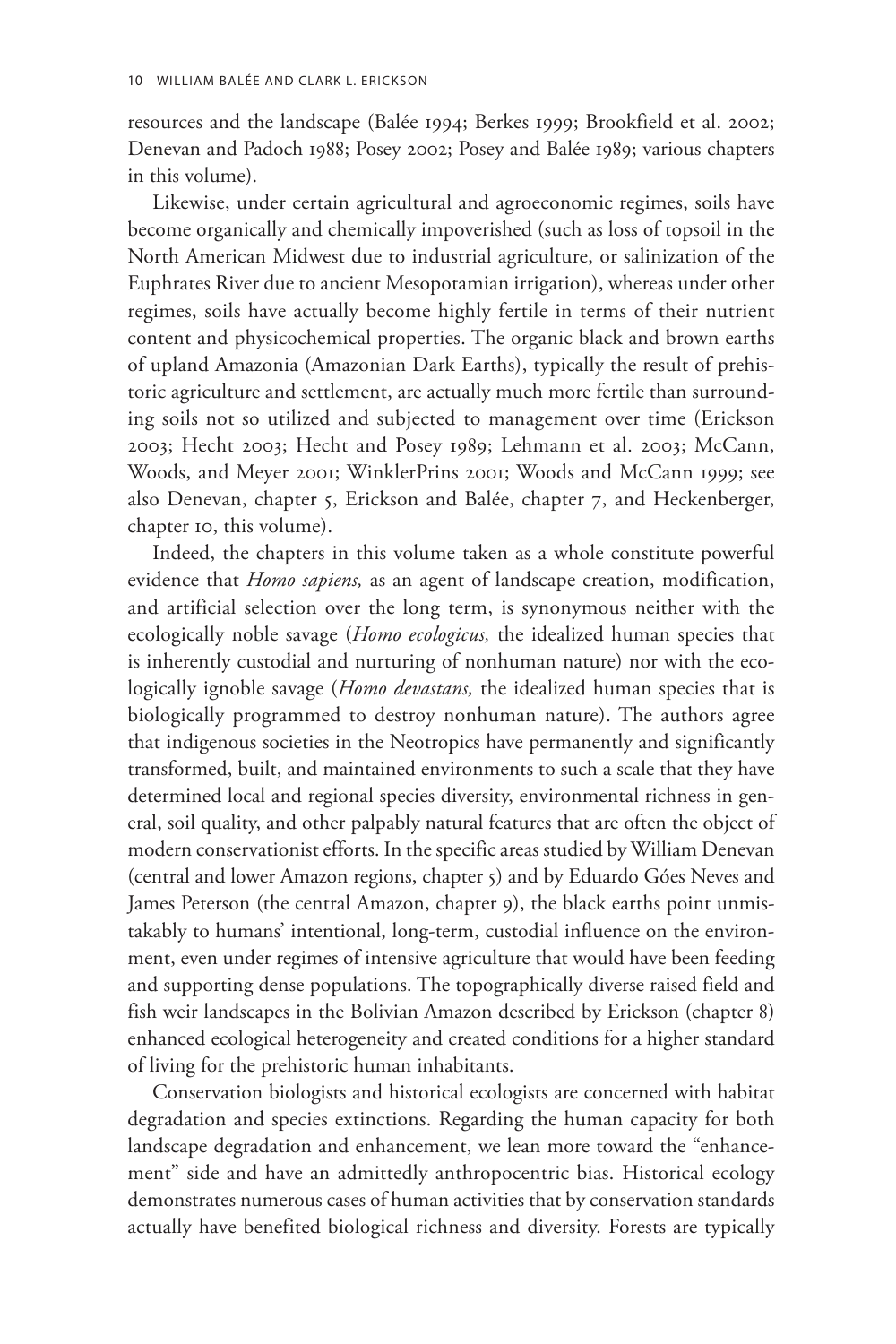more species rich than adjacent savannas and grasslands per unit area. Fire has certainly been involved in destructive deforestation in Amazonia and other tropical regions worldwide (Pullin 2002:55), where savanna has expanded at the expense of forest and in some cases desertification has occurred. But Stephen Pyne (1998) has shown how North American Indians prehistorically used fire to manage forested and savanna landscapes actively. One outcome of such management by fire was to lower the risk of destructive wildfires of the sort that occurred frequently in the late twentieth century and are occurring in the early twenty-first century in the western United States and southeastern Australia. In other words, fire can certainly be damaging to a landscape and its attendant biota, and conservation biologists tend to focus exclusively on this damage, but fire can also be harnessed and used to enhance the diversity of the same.

 Forest islands in the savannas of Guinea (West Africa) are now understood not to be relics of Pleistocene events or the remnants of once vast pristine forests, but rather direct and inescapable outgrowths of multiple generations of human settlement and intense resource management (Fairhead and Leach 1996; Leach and Mearns 1996). Forest islands in the upland savannas of central Brazil are likewise seen as anthropogenic, thanks to the activities of the Kayapó Indians (Anderson and Posey 1989; Posey 2002), although this view is still controversial (Balée 2003; Parker 1992; Posey 1992). Many if not most of the forest islands on the wet savanna of the Bolivian Amazon are now understood to be the result of settlement, farming, and mound building by its pre-Columbian inhabitants (Erickson 1995; Mann 2000; Walker 2003; see also Erickson and Balée, chapter 7, and Erickson, chapter 8, this volume). The savannas of the same region, which account for at least two-thirds of the total area, as Erickson reports in chapter 8, can be comprehended only as effects of intense human landscape management in the past. In cases of forest expansion and diversification directed by humans—that is, cultural forests (chapters 1, 5, 6, 9, and 10) local biodiversity cannot be fully accounted for by using only a model of natural selection, but rather should be seen as artificially established by cultural conventions acting in tandem with given genotypes. In other words, through the study of traditional resource management and environmental knowledge in the past and present, we can begin to grapple with the implications of such knowledge for conservation and management of biodiversity and landscape diversity. The human activity that built earthworks, engineered soils and water, and constructed forests and savannas where there were none was more a product of human history than a result of evolutionary forces, such as natural selection (see Graham, chapter 2). The various species present on the forest islands of eastern Bolivia, West Africa, and central Brazil, which are biologically richer than the surrounding savannas, are likewise products both of natural and artificial selection acting in tandem, not in isolation. The formation of forest islands by human activity is one of the most dramatic examples of landscape research in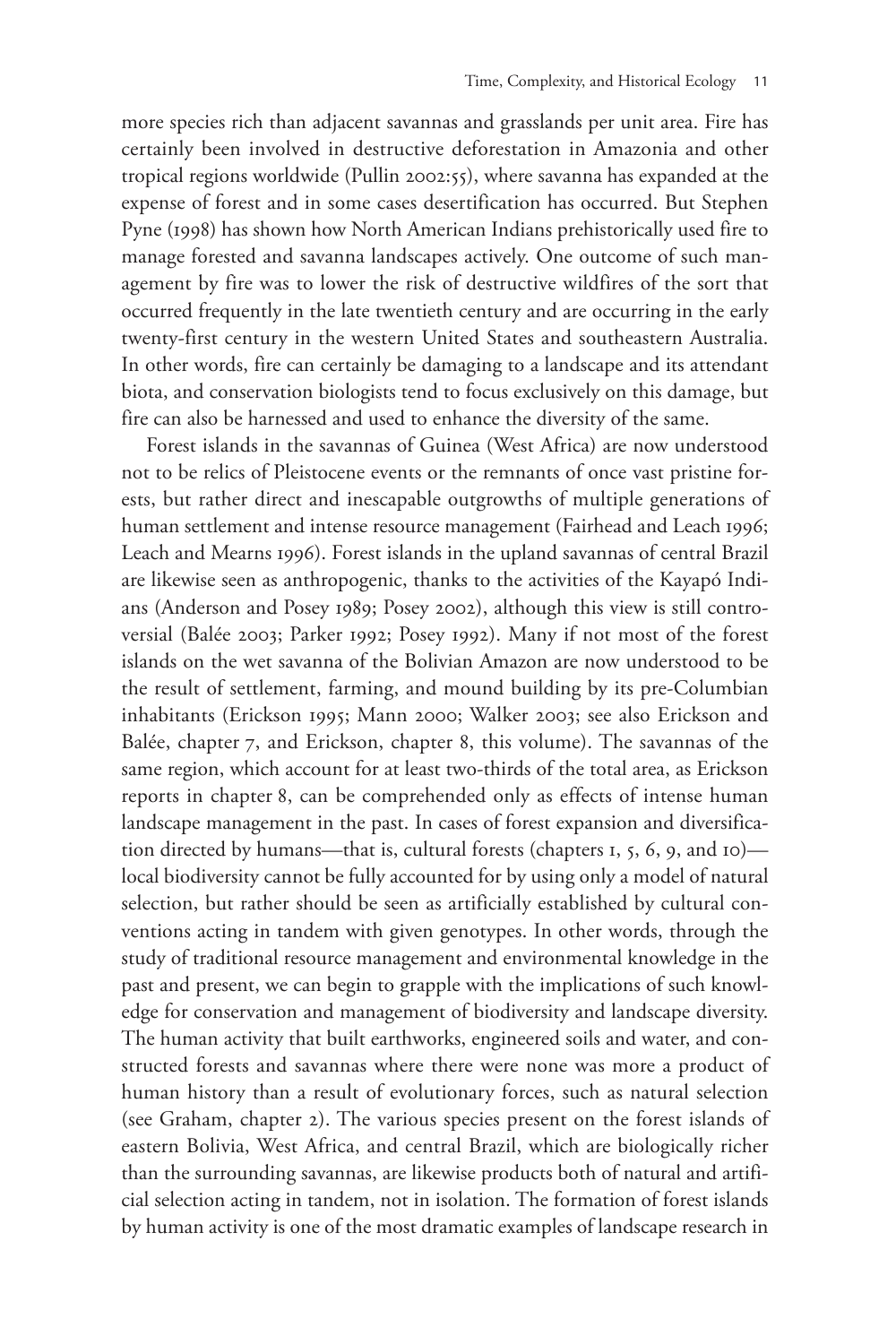historical ecology; many other less dramatic but equally intriguing examples of the dialogue between humans and nature can be noted.

 Historical ecology represents a range of studies that permit comparison among diverse sociopolitical entities in relationship to local landscapes, larger phenomena such as regions, and ultimately the biosphere itself. In this volume, we present a range of studies as they relate specifically to the lowland Neotropics, an arbitrary geographical designation to be sure, but one with intrinsically welldocumented cases of extensive resource and landscape management by humans over many millennia and across a tremendous array of habitats, environments, and distribution patterns of flora and fauna. Each lowland neotropical landscape presents us with a rich history of human activities, the effects of which in principle can be evaluated on their merits and not a priori presumed to be either conservationist or anticonservationist in character. Historical ecology applies a multiscalar geographical (local place to regional landscape) and temporal (short- to long-term) perspective for a historical understanding of human activities in the environment and how the environment itself came to be. As a consequence, historical ecology may provide practical strategies for managing landscapes in the present and future.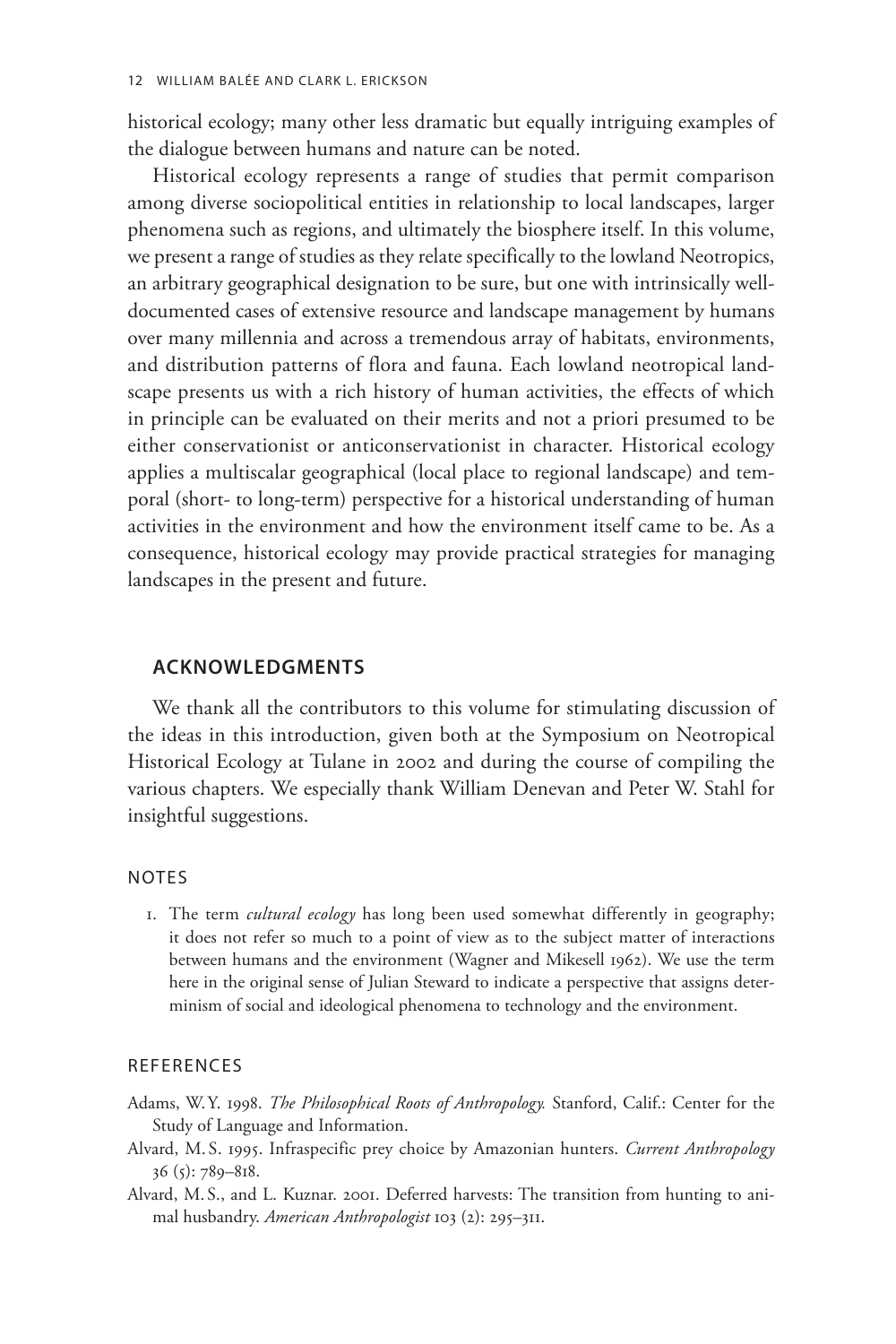## **ACKNOWLEDGMENTS**

We thank all the contributors to this volume for stimulating discussion of the ideas in this introduction, given both at the Symposium on Neotropical Historical Ecology at Tulane in 2002 and during the course of compiling the various chapters. We especially thank William Denevan and Peter W. Stahl for insightful suggestions.

## NOTES

I. The term *cultural ecology* has long been used somewhat differently in geography; it does not refer so much to a point of view as to the subject matter of interactions between humans and the environment (Wagner and Mikesell 1962). We use the term here in the original sense of Julian Steward to indicate a perspective that assigns determinism of social and ideological phenomena to technology and the environment.

#### REFERENCES

- Adarms, W.Y. 1998. *The Philosophical Roots of Anthropology.* Stanford, Calif.: Center for the Study of Language and Information.
- Alvard, M. S. 1995. Infraspecific prey choice by Amazonian hunters. *Current Anthropology*  36 (5): 789-818.
- Alvard, M. S., and L. Kuznar. 2001. Deferred harvests: The transition from hunting to animal husbandry. *American Anthropologist* 103 *(2):* 295-311.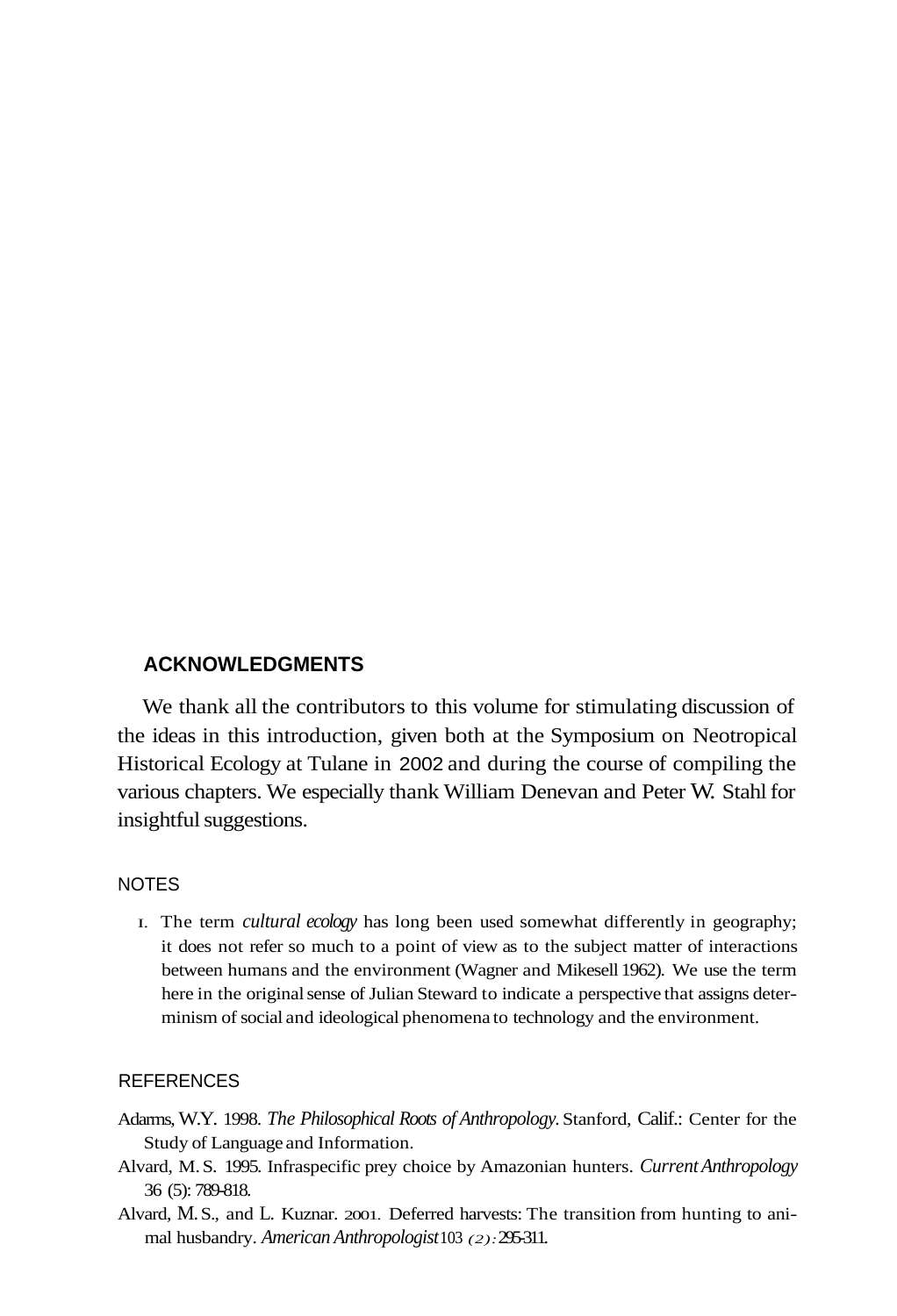- Anderson, A. B., and D.A. Posey. 1989. Management of a tropical scrub savanna by the Gorotire Kayapó of Brazil. In D.A. Posey and W. Balée, eds., *Resource Management in Amazonia: Indigenous and Folk Strategies,* 159-173. Advances in Economic Botany no. 7. Bronx: New York Botanical Garden.
- Balée,W 1989. The culture of Amazonian forests. In. D.A.Posey and W. Balée, eds., *Resource Management in Amazonia: Indigenous and Folk Strategies,* 1-21. Advances in Economic Botany no. 7. Bronx: New York Botanical Garden.
- -. 1994. *Footprints of the Forest: Ka'apor Ethnobotany--the Historical Ecology of Plant Utilization* by *an Amazonian People.* New York: Columbia University Press.
- -, ed. 1998a. *Advances in Historical Ecology.* New York: Columbia University Press.
- -. 1998b. History ecology: Premises and postulates. In W.Balée, ed., *Advances in Historical Ecology,* 13-29. New York: Columbia University Press.
- -. 2003. Native views of the environment in Amazonia. In H. Selin, ed., *Nature Across Cultures: Mews of Nature and the Environment in Non-Western Cultures,* 277-288. Manchester, U.K.: Kluwer Academic.
- Begon, M., J.L. Harper, and C. R Townsend, eds. 1990. *Ecology: Individuals, Populations, and Communities.* 2d. ed. Boston: Blackwell Scientific.
- Berkes, F. 1999. *Sacred Ecology: Traditional Ecological Knowledge and Resource Management.*  Philadelphia: Taylor and Francis.
- Biersack, A. 1999. Introduction: From the "new ecology" to the new ecologies. *American Anthropologist* IOI (I): 5-18.
- Botkin, D. 1990. *Discodant Harmonies: A New Ecology for the Twenty-First Century.*  New York: Oxford University Press.
- Brookfield, H., C. Padoch, H. Parsons, and M. Stocking, eds. 2002. *Cultivating Biodiversity: Understanding, Analyzing, and Using Agricultural Diversity.* New York: United Nations University/United Nations Environmental Program, Columbia University Press.
- Carneiro, R L. 1995. The history of ecological interpretations of Amazonia: Does Roosevelt have it right? In L. Sponsel, ed., *Indigenous Peoples and the Future of Amazonia: An Ecological Anthropology of an Endangered World,* 45-70. Tucson: University of Ariiona Press.
- Chew, S. C. 2001. *World Ecological Degradation: Accumulation, Urbanization, and Deforestation 3000 B. C.-A.D. 2000.*Walnut Creek, Calif: Altamira Press.
- Connell, J. H. 1978. Diversity in tropical rain forests and cord reefs. *Science* 199: 1302-1310.
- Cormier, L.A. 2003. *Kinship with Monkeys.* New York: Columbia University Press.
- Crumley, C.L. 1994a. Historical ecology: A multidimensional ecological orientation. In C. L. Crumley, ed., *Historical Ecology: Cultural Knowledge and Changing Landscapes,* 1-13. Santa Fe, N. Mex.: School of American Research Press.
- -, ed. 1994b. *Historical Ecology: Cultural Knowledge and Changing Landscapes.* Santa Fe, N.M.: School of American Research Press.
- -. 1998. Foreword. In W. Balée, ed., *Advances in Historical Ecology,* ix-xiv. New York: Columbia University Press.
- deMenocal, P.B. 2001. Cultural responses to climate change during the Late Holocene. *Science* 292: 667-673.
- Denevan, W. M. 1992. The pristine myth. *Annals of the Association of American Geographers*  82 (3): 369-385.
- -. 2001. *Cultivated Landscapes of Native Arnazonia and the Andes.* New York: Oxford University Press.
- Denevan, W.M., and C. Padoch, eds. 1988. *Swidden-Fallow Agroforestry in the Peruvian Amazon.* Advances in Economic Botany no. 5. Bronx: New York Botanical Garden.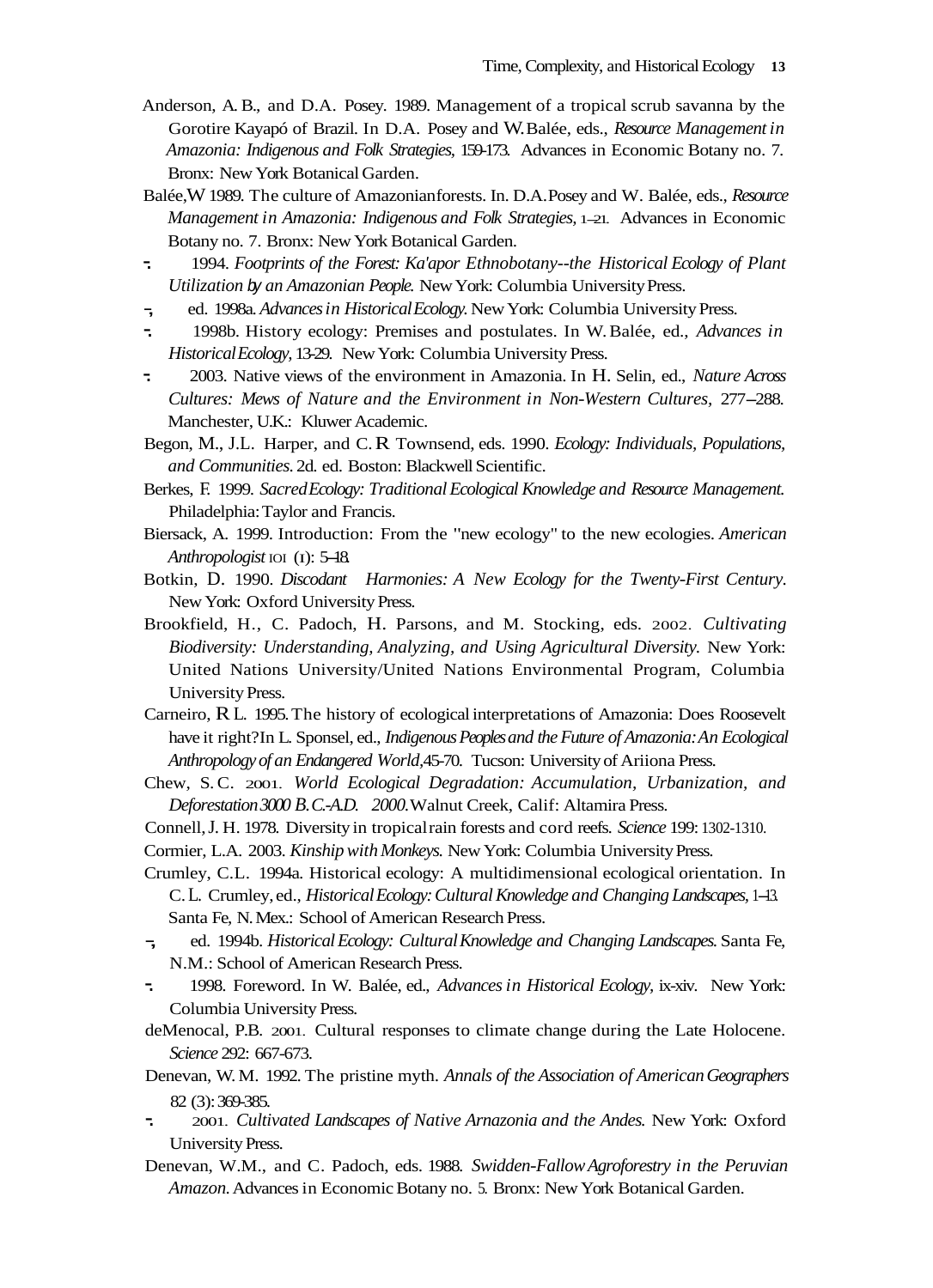- Descola, P. 1996. Constructing natures: Symbolic ecology and social practice. In P. Descola and G. Pálsson, eds., *Nature and Society: Anthropological Perspectives,* 82-102. New York: Routledge.
- Diamond, J. 1997. *Guns, Germs, and Steel: The Fates of Human Societies.* New York: W. W. Norton.
- Doolittle, W. E. 2002. *Cultivated Landscapes of Native North America.* New York: Oxford University Press.
- Durham, W. H. 1991. *Coevolution: Genes, Culture, and Human Diversity.* Stanford, Calif.: Stanford University Press.
- Egan, D., and E. Howell, eds. 2001a. *The Historical Ecology Handbook: A Restorationist's Guide to Reference Ecosystems,* 1-23. Washington, D.C.: Island Press.
- -. 2001b. Introduction. In D. Egan and E. Howell, eds., *The Historical Ecology Handbook: A Restorationist's Guide to Reference Ecosystems,* 1-23. Washington, *D.C.:* Island Press.
- Ellen, R. 1999. Forest knowledge, forest transformation: Political contingency, historical ecology, and the renegotiation of nature in central Seram. In T. M. Li, ed., *Transforming the Indonesian Uplands,* 131-157. Amsterdam: Harwood.
- Ellen, R., **P.** Parkes, and A. Bicker, eds. 2000. *Indigenous Environmental Knowledge and Its Transformations: Critical Anthropological Perspectives.* Amsterdam: Harwood.
- Erickson, C. L. 1995. Archaeological perspectives on ancient landscapes of the Llanos de Mojos in the Bolivian Amazon. In P. Stahl, ed., *Archaeology in the American Tropics: Current Analytical Methods and Applications,* 66-95. Cambridge, U.K.: Cambridge University Press.
- -. 2oooa. An artificial landscape-scale fishery in the Bolivian Amazon. *Nature* 408: 190-193.
- -. 2ooob. The Lake Titicaca basin: A pre-Columbian built landscape. In D. Lentz. ed., *Imperfect Balance: Landscape Transformations in the Precolumbian Americas,* 311-356. New York: Columbia University Press.
- -. 2003. Historical ecology and future explorations. In J. Lehmann, D. C. Kern, B. Glaser, and W. I.Woods, eds., *Amazonian Dark Earths: Origin, Properties, Management,*  455-500. Dordrecht, Netherlands: Kluwer Academic.
- -. Forthcoming. Intensification, political economy, and the farming community: In defense of a bottom-up perspective of the past. In C. Stanish and J. Marcus, eds., *Agricultural Practices and Strategies.* Los Angeles: Cotsen Archaeological Institute, University of California, Los Angeles.
- Fagan, B. 1999. *Floods, Famines, and Emperors: El Niño and the Fate of Civilizations.*  New York: Harper Collins.
- -. 2000. *The Little Ice Age: The Prelude to Global Warming, 1300-1850.* New York: Basic.
- Fairhead, J., and M. Leach. 1996. *Misreading the African Landscape: Society and Ecology in the Forest-Savanna Mosaic.* Cambridge, U.K.: Cambridge University Press.
- Gross, D. 1975. Protein capture and cultural development in the Amazon basin. *American Anthropologist* 77 *(3)* : 526-549.
- Gunn, J.S. 1994. Global climate and regional biocultural diversity. In C. Crurnley, ed., *Historical Ecology: Cultural Knowledge and Changing Landscapes,* 67-97. Santa Fe, N. Mex.: School of American Research Press.
- Harris, M. 1979. *Cultural Materialism: The Strugqle for a Science of Culture.* New York: Random House.
- Headland, T. 1997. Revisionism in ecological anthropology. *Current Anthropology* 38(4): 605-630.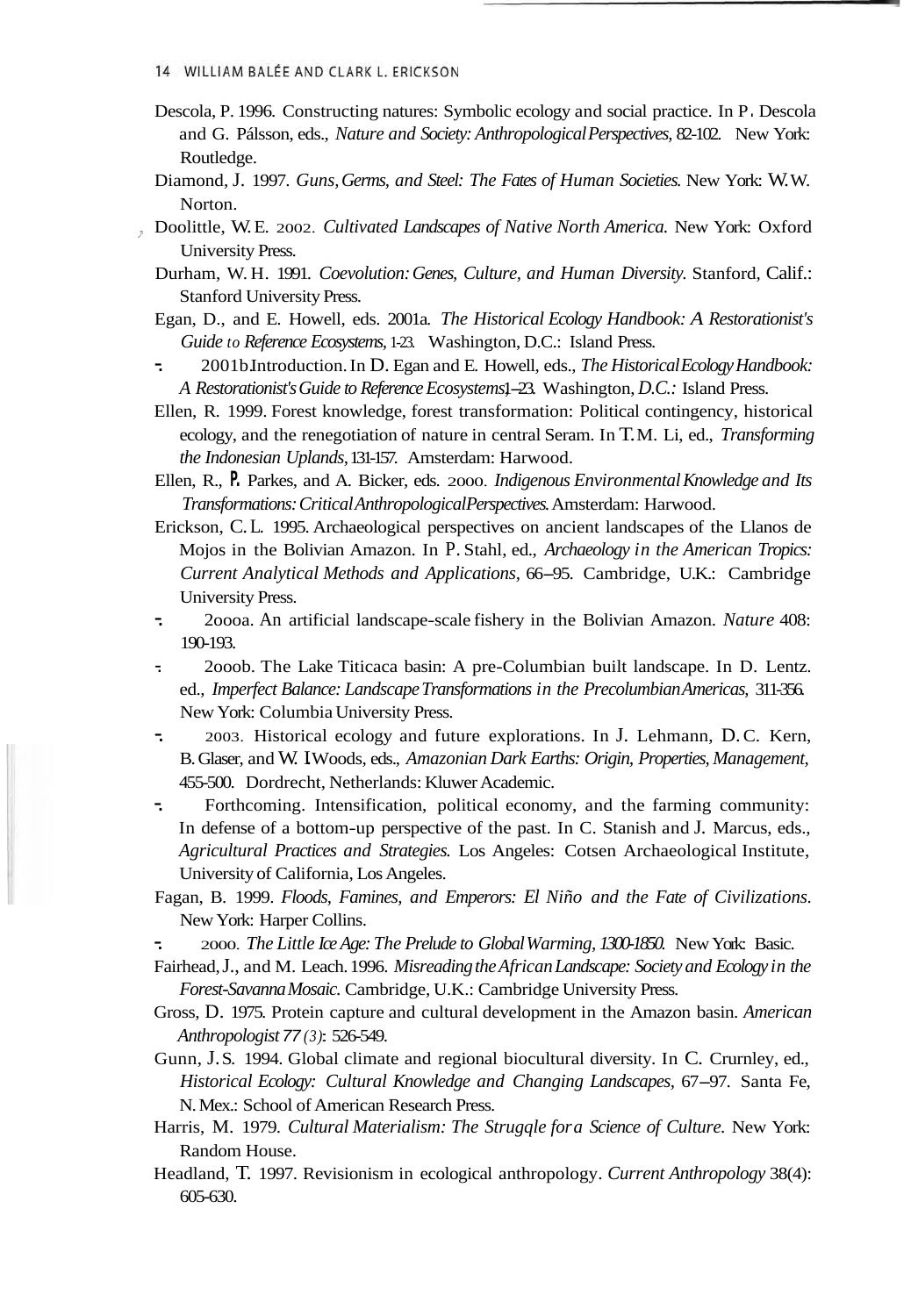- Hecht, S.B. 2003. Indigenous soil management and the creation of Amazonian Dark Earths: Implications of Kayapó practices. In J. Lehmann, D. C. Kern, B. Glaser, and W. I. Woods, eds., *Amazonian Dark Earths: Origin, Properties, Management,* 355-371. Dordrecht, Netherlands: Kluwer Academic.
- Hecht, S. B., and D. A. Posey. 1989. Preliminary findings on soil management of the Kayapó Indians. In D. A. Posey and W. Balée, eds., *Resource Management in Amazonia: Indigenous and Folk Strategies,* 174-188. Advances in Economic Botany no. 7. Bronx: New York Botanical Garden.
- Heckenberger, M.J., A. Kuikuruo, U.T. Kuikuro, J.C. Russell, M. Schmidt, C. Fausto, and B. Franchetto. 2003. Amazonia 1492: Pristine forest or cultural parkland? *Science*  301:1710-1713.
- Heckenberger, M. J., J. B. Petersen, and E. G. Neves. 1999. Village size and permanence in Amazonia: Two archaeological examples from Brazil. *Latin American Antiquity*  10:353-376.
- Ingold, T. 2000. *The Perception of the Environment.* London: Routledge.
- Kirch, P.V., and T. L. Hunt, eds. 1997. *Historical Ecology in the Pacific Islands. Prehistoric Environmental and Landscape Change.* New Haven, Conn.: Yale University Press.
- Kohler, T., and G. Gumerman, eds. 2000. *Dynamics in Human and Primate Societies: Agent-Based Modeling of Social and Spatial Processes.* New York: Oxford University Press.
- Kolata, A. L., ed. 1996. *Agroecology.* Vol. I of *Tiwanaku and Its Hinterland: Archaeological and Paleoecological Investigations of an Andean Civilization.* Washington, *D.C.:* Smithsonian Institution Press.
- -. 2002. *Urban and Rural Archaeology.* Vol. 2 of *Tiwanaku and Its Hinterland: Archaeological and Paleoecological Inuestigations of an Andean Civilization.* Washington, D.C.: Smithsonian Institution Press.
- Krech, S. 1999. *The Ecological Indian: Myth and History*. New York: W. W. Norton.
- Kuhn, T. 1970. *The Structure of Scientific Revolutions.* 2d ed. Chicago: University of Chicago Press.
- Lakatos, I. 1980. *The Methodology of Scientifc Research Programmes.* Philosophical Papers, vol. I. Cambridge, U.K.: Cambridge University Press.
- Lansing, J. S. 2003. Complex adaptive systems. *Annual Review of Anthropology* 32:183-204.
- Leach, M., and R. Mearns, eds. 1996. *The Lie of the Land: Challenging Environmental Orthodoxies in Africa.* London: James Currey.
- Lehmann, J., D.C. Kern, B. Glaser, and W.I. Woods, eds. 2003. *Amazonian Dark Earths: Origin, Properties, Management.* Dordrecht, Netherlands: Kluwer Academic.
- Lentz, D., ed. 2000. *Imperfect Balance: Landscape Transformations in the Precolumbian Americas.* New York: Columbia University Press.
- Li, T. M., ed. 1999. *Transforming the Indonesian Uplands.* Amsterdam: Harwood.
- Little, M. 1999. Environments and environmentdisms. *Annual Review of Anthropology*  29:253-284.
- Maffi, L., ed. 2001. *On Biocultural Diversity: Linking Language, Knowledge, and the Environment.* Washington, D.C.: Smithsonian Institution Press.
- Mann, C. 2000. Earthmovers of the Amazon. *Science* 287:786-789.
- -. 2002.1491. *Atlantic Monthly* 289 (3): 41-53.
- McCann, J.M., W.I. Woods, and D. W. Meyer. 2001. Organic matter and anthrosols in Amazonia: Interpreting the Amerindian legacy. In R. M. Rees, B. Bau, C. Watson, and C. Campbell, eds., *Sustainable Management of Soil Organic Matter,* 180-189. New York: **CABI.**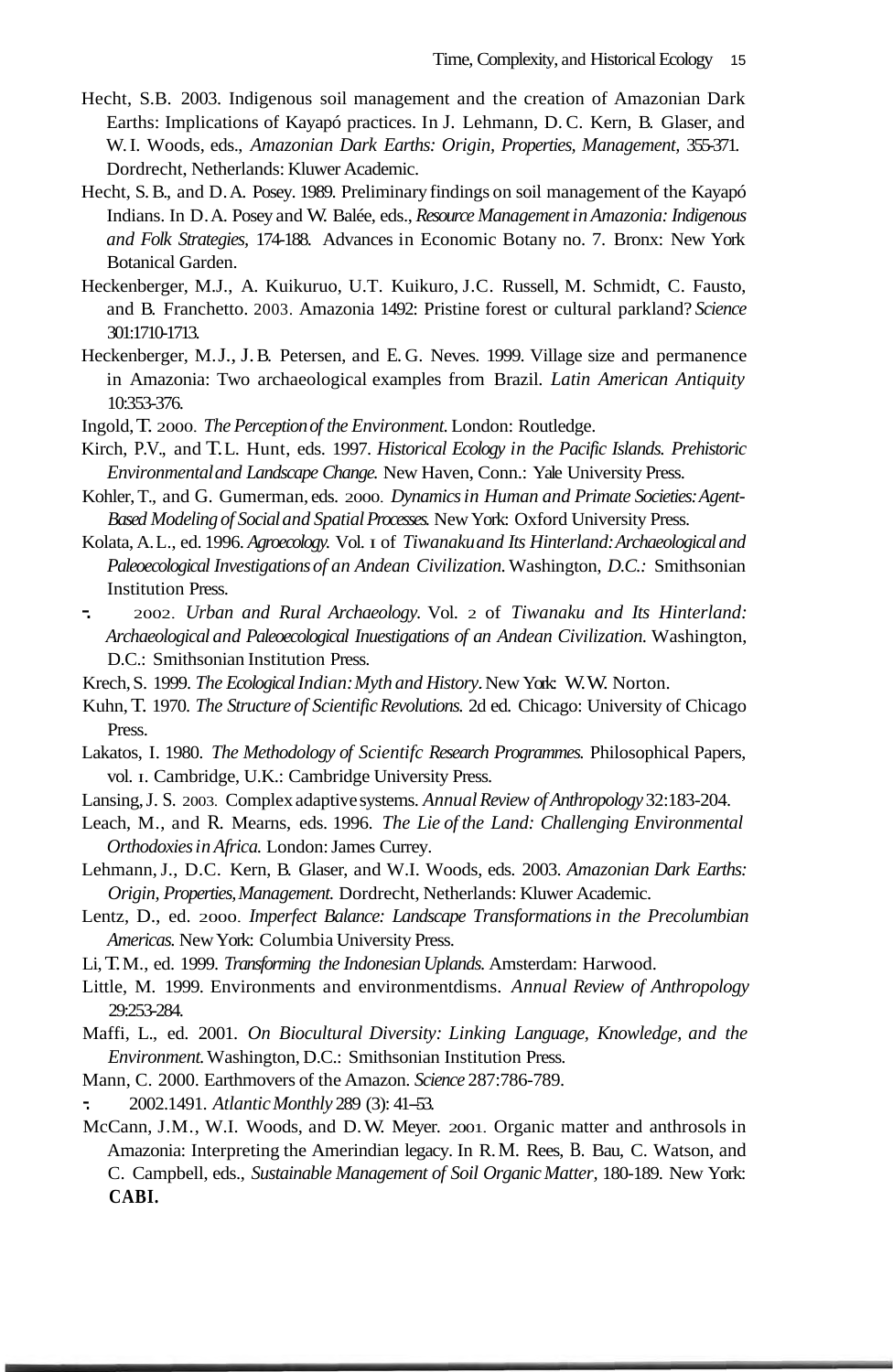- McIntosh, R. J., J.A. Tainter, and S.K. McIntosh. eds. 2000. *The Way the Wind Blows: Climate, Histo ry, and Human Action.* New York: Columbia University Press.
- Meggers, B.J. 1996. *Amazonia: Man and Culture in a Counterfeit Paradise.* 2d ed. Washington, D.C.: Smithsonian Institution Press. McIntosh, R.J., J.A. Tainter, and S.K. McIntosh. eds. 2000. *The Way the Wind Blows:*<br>Climate, History, and Human Action. New York: Columbia University Press.<br>Meggers, B.J. 1996. Amazonia: Man and Culture in a Counterfeit
- 12 (3): 304-325.
- Moran, E. F., ed. 1990. *The Ecosystem Approach in Anthropology: From Concept to Practice.*  Ann Arbor: University of Michigan Press.
- -. 1993. *Through Amazonian Eyes: The Human Ecology of Amazonian Populations.* Iowa City: University of Iowa Press.
- -. 2000. *Human Aadptability: An Introduction to Ecological Anthropology.* 2d ed. Boulder, Colo.: Westview Press.
- Orlove, B., and S. Brush. 1996. Anthropology and the conservation of biodiversity. *Annual Review of Anthropology* 25:329-352.
- Parker, E. **1992.** Forest islands and Kayapó resource management in Amazonia: A reappraisal of the *apêtê. American Anthropologist* 94 (2): 406-428.
- Peters, Charles. 2000. Precolumbian silviculture and indigenous management of neotropical forests. In D. Lentz, ed., *Impefect Balance: Landscape Trasformations in the Precolumbian Americas,* 203-223. New York: Columbia University Press.
- Posey, D.A. 1992. Reply to Parker. *American Anthropologist* 94 (2): 441-443.
- -. 2002. *Kayapó Ethnoecology and Culture.* New York: Oxford University Press.
- Posey, D.A., and W. Balte, eds. 1989. *Resource Management in Amazonia: Indigenous and Folk Strategies.* Advances in Economic Botany no. 7. Bronx: New York Botanical Garden.
- Prigogine, I., and I. Stengers. 1984. *Order Out of Chaos: Man's New Dialogue with Nature.*  Toronto: Bantam.
- Pullin, A. S. 2002. *Conservation Biology,* Cambridge, U.K.: Cambridge University Press.
- Pyne, S.J. 1998. Forged in fire: History, land, and anthropogenic fire. In W. Balée, ed., *Advances in Historical Ecology,* 64-103. New York: Columbia University Press.
- Raffles, H. 2002. *In Amazonia: A Natural History.* Princeton, N.J.: Princeton University Press.
- Rappaport, R. A. 2000. *Pigs for the Ancestors: Ritual in the Ecology ofa New Guinea People.*  2d ed. Prospect Heights, Ill.: Waveland Press.
- Redford, K. H. 1991. The ecologically noble savage. *Cultural Survival Quarterly* I5(I): 46-48 (Reprinted from *Orion Nature Quarterly* 9 [3] [1990]: 24-29.)
- Redford, K. H.,. and A.M. Stearman. 1993. Forest-dwelling native Arnazonians and the conservation of biodiversity. *Conservation Biology* 7: 248-255.
- Redman, C. 1999. *Human Impact on Ancient Environments.* Tucson: University of Arizona Press.
- Rindos, D. 1984. *The Origins of Agriculture.* New York: Academic Press.
- Rival, L. M. 2002. *Trekking Through History.* New York: Columbia University Press.
- Scoones, I. 1999. New ecology and the social sciences: What prospects for a fruitful engagement? *Annual Review of Anthropology* 28:479-507.
- Sington, D., director. 2002. *The Secret of El Dorado* (videotape). London: BBC Horizon Series.
- Smith, E.A., and B.P. Winterhalder, eds. 1992. *Evolutionary Ecology and Human Behavior.*  Hawthorne, N.Y.: Aldine de Gruyter.
- Soulé, M.E., and G. Lease, eds. 1995. *Reinventing Nature? Responses to Postmodern Deconstruction.* Washington, D.C.: Island Press.